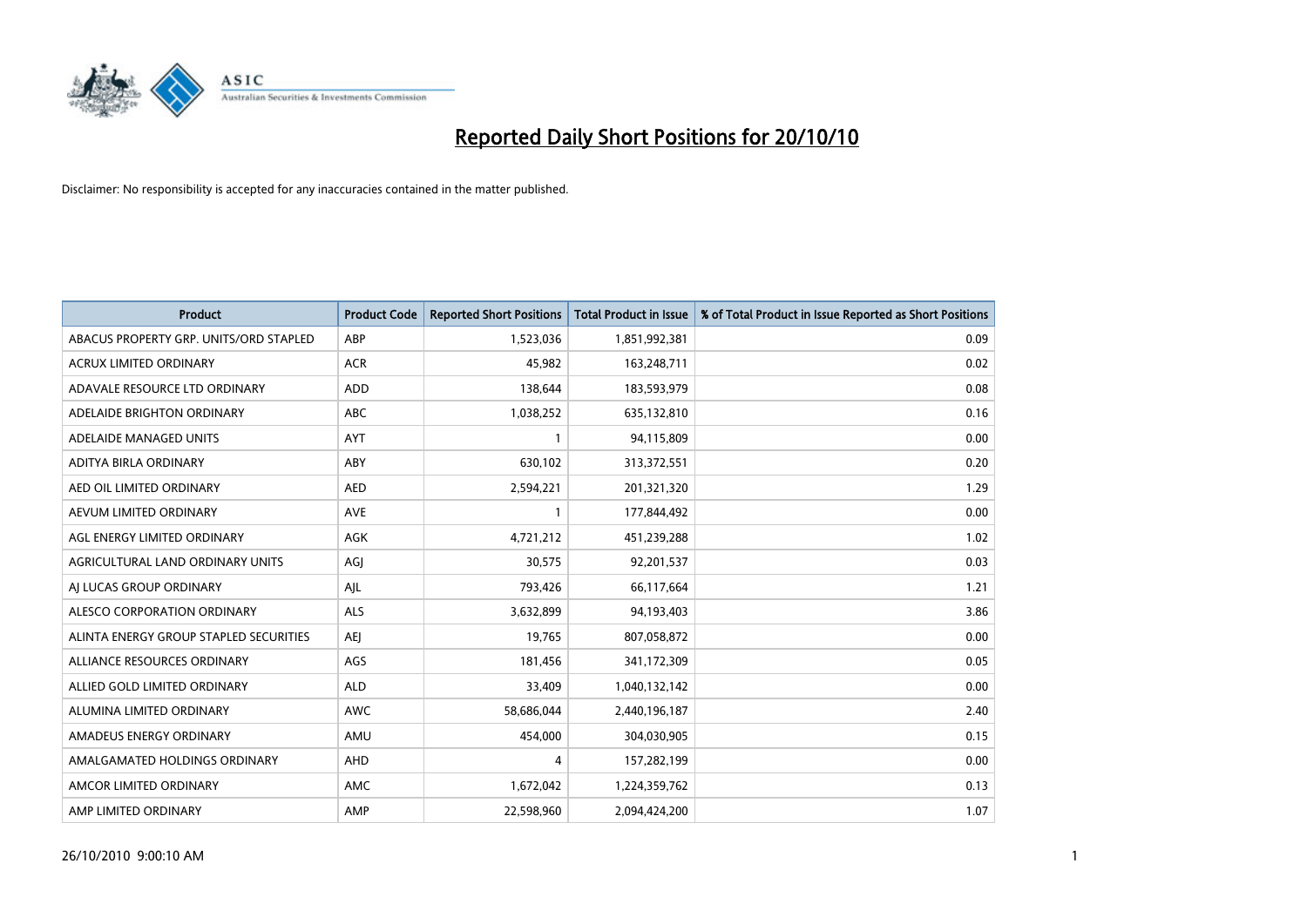

| <b>Product</b>                          | <b>Product Code</b> | <b>Reported Short Positions</b> | <b>Total Product in Issue</b> | % of Total Product in Issue Reported as Short Positions |
|-----------------------------------------|---------------------|---------------------------------|-------------------------------|---------------------------------------------------------|
| AMPELLA MINING ORDINARY                 | <b>AMX</b>          | 28.646                          | 200,225,108                   | 0.01                                                    |
| ANDEAN RESOURCES LTD ORDINARY           | <b>AND</b>          | 69,375                          | 548,450,367                   | 0.01                                                    |
| ANSELL LIMITED ORDINARY                 | <b>ANN</b>          | 1,398,923                       | 132,894,402                   | 1.05                                                    |
| ANTARES ENERGY LTD ORDINARY             | <b>AZZ</b>          | 13,207                          | 299,333,110                   | 0.00                                                    |
| ANZ BANKING GRP LTD ORDINARY            | ANZ                 | 5,660,332                       | 2,559,768,592                 | 0.20                                                    |
| APA GROUP STAPLED SECURITIES            | <b>APA</b>          | 5,818,405                       | 551,689,118                   | 1.07                                                    |
| APEX MINERALS NL ORDINARY               | <b>AXM</b>          | 885,146                         | 3,567,819,909                 | 0.02                                                    |
| APN EUROPEAN RETAIL UNITS STAPLED SEC.  | <b>AEZ</b>          | 11,832                          | 544,910,660                   | 0.00                                                    |
| APN NEWS & MEDIA ORDINARY               | <b>APN</b>          | 12,332,568                      | 606,084,019                   | 2.04                                                    |
| APOLLO GAS LIMITED ORDINARY             | <b>AZO</b>          | 71,180                          | 90,400,136                    | 0.08                                                    |
| AQUARIUS PLATINUM. ORDINARY             | <b>AOP</b>          | 6,228,585                       | 463,231,008                   | 1.36                                                    |
| AQUILA RESOURCES ORDINARY               | <b>AQA</b>          | 1,075,848                       | 322,862,186                   | 0.31                                                    |
| ARAFURA RESOURCE LTD ORDINARY           | <b>ARU</b>          | 991,929                         | 290,640,342                   | 0.33                                                    |
| ARDENT LEISURE GROUP STAPLED SECURITIES | AAD                 | 869,824                         | 312,836,274                   | 0.27                                                    |
| ARISTOCRAT LEISURE ORDINARY             | <b>ALL</b>          | 24,794,174                      | 533,983,910                   | 4.64                                                    |
| ASCIANO GROUP STAPLED SECURITIES        | <b>AIO</b>          | 18,755,626                      | 2,926,103,883                 | 0.63                                                    |
| ASG GROUP LIMITED ORDINARY              | <b>ASZ</b>          | 25,993                          | 154,567,466                   | 0.01                                                    |
| ASPEN GROUP ORD/UNITS STAPLED           | <b>APZ</b>          | 944,141                         | 583,934,711                   | 0.16                                                    |
| ASTRO JAP PROP GROUP STAPLED SECURITIES | AJA                 | 54,334                          | 508,212,161                   | 0.01                                                    |
| ASX LIMITED ORDINARY                    | ASX                 | 3,743,407                       | 175,136,729                   | 2.12                                                    |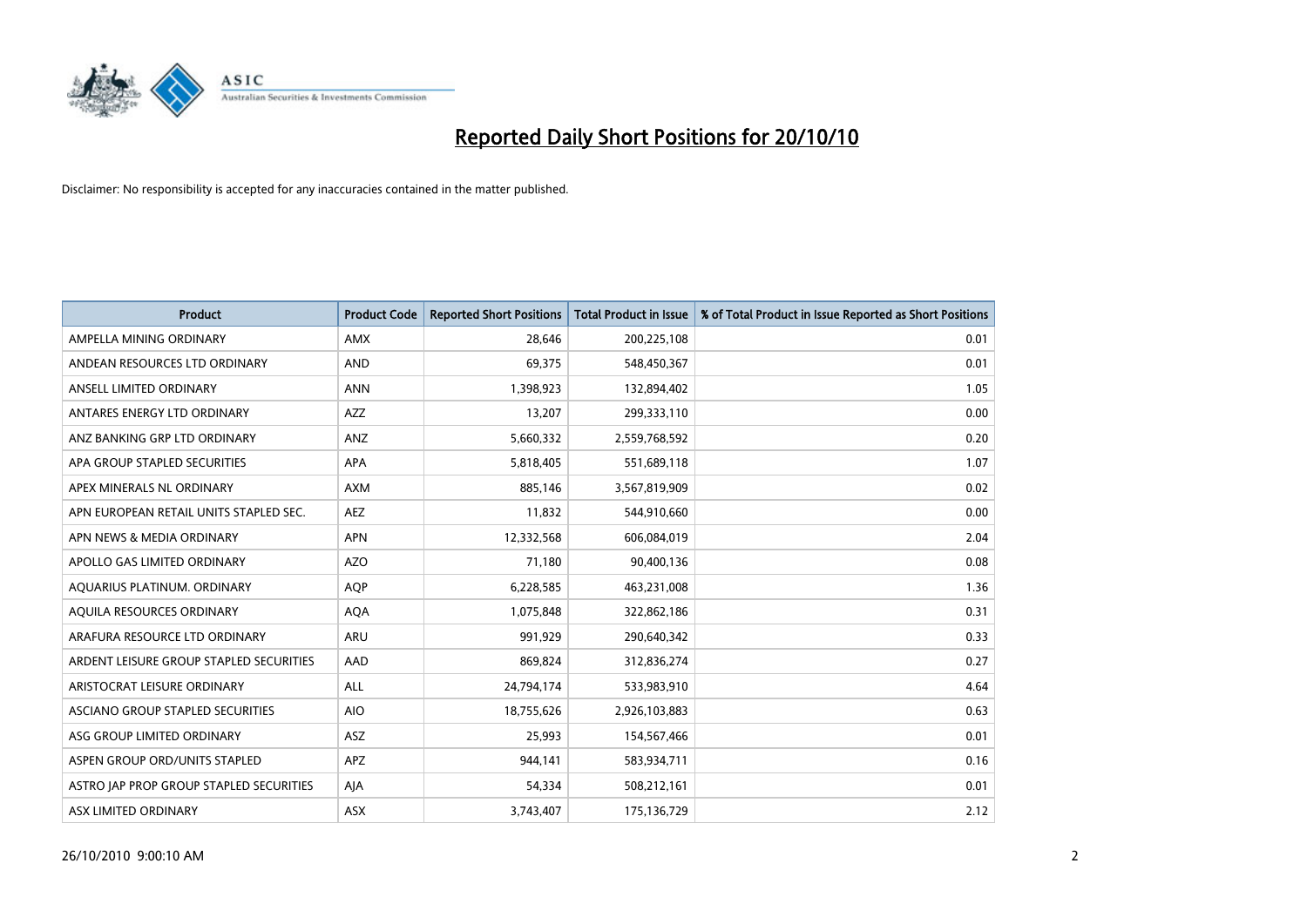

| <b>Product</b>                       | <b>Product Code</b> | <b>Reported Short Positions</b> | <b>Total Product in Issue</b> | % of Total Product in Issue Reported as Short Positions |
|--------------------------------------|---------------------|---------------------------------|-------------------------------|---------------------------------------------------------|
| ATLANTIC LIMITED ORDINARY            | ATI                 | 68.805                          | 107,522,356                   | 0.07                                                    |
| ATLAS IRON LIMITED ORDINARY          | AGO                 | 4,900,104                       | 540,082,119                   | 0.90                                                    |
| AUCKLAND INTERNATION ORDINARY        | <b>AIA</b>          | 54                              | 1,310,392,831                 | 0.00                                                    |
| AURORA OIL & GAS ORDINARY            | <b>AUT</b>          | 130,445                         | 278,365,342                   | 0.04                                                    |
| <b>AUSDRILL LIMITED ORDINARY</b>     | ASL                 | 62,204                          | 261,820,159                   | 0.02                                                    |
| AUSENCO LIMITED ORDINARY             | AAX                 | 4,312,078                       | 122,427,576                   | 3.52                                                    |
| AUSTAL LIMITED ORDINARY              | ASB                 | 241,162                         | 188,069,638                   | 0.12                                                    |
| <b>AUSTAR UNITED ORDINARY</b>        | <b>AUN</b>          | 14,721,772                      | 1,271,329,063                 | 1.16                                                    |
| AUSTBROKERS HOLDINGS ORDINARY        | <b>AUB</b>          | 2                               | 53,661,822                    | 0.00                                                    |
| AUSTEREO GROUP LTD. ORDINARY         | <b>AEO</b>          | 29,692                          | 344,783,708                   | 0.01                                                    |
| AUSTIN ENGINEERING ORDINARY          | <b>ANG</b>          | 11,042                          | 71,314,403                    | 0.01                                                    |
| <b>AUSTRALAND ASSETS ASSETS</b>      | AAZPB               | 1,168                           | 2,750,000                     | 0.04                                                    |
| AUSTRALAND PROPERTY STAPLED SECURITY | ALZ                 | 141,106                         | 576,837,197                   | 0.02                                                    |
| AUSTRALIAN AGRICULT, ORDINARY        | AAC                 | 4,437,888                       | 264,264,459                   | 1.66                                                    |
| <b>AUSTRALIAN EDUCATION UNITS</b>    | <b>AEU</b>          | 625.000                         | 134,973,383                   | 0.46                                                    |
| AUSTRALIAN INFRASTR, UNITS/ORDINARY  | <b>AIX</b>          | 172,886                         | 620,733,944                   | 0.02                                                    |
| AUSTRALIAN MINES LTD ORDINARY        | <b>AUZ</b>          | 1,400,000                       | 6,981,662,168                 | 0.02                                                    |
| AUSTRALIAN PHARM. ORDINARY           | API                 | 885,297                         | 488,115,883                   | 0.17                                                    |
| AVEXA LIMITED ORDINARY               | <b>AVX</b>          | 243,657                         | 847,688,779                   | 0.03                                                    |
| AVOCA RESOURCES ORDINARY             | <b>AVO</b>          | 719,327                         | 302,379,660                   | 0.23                                                    |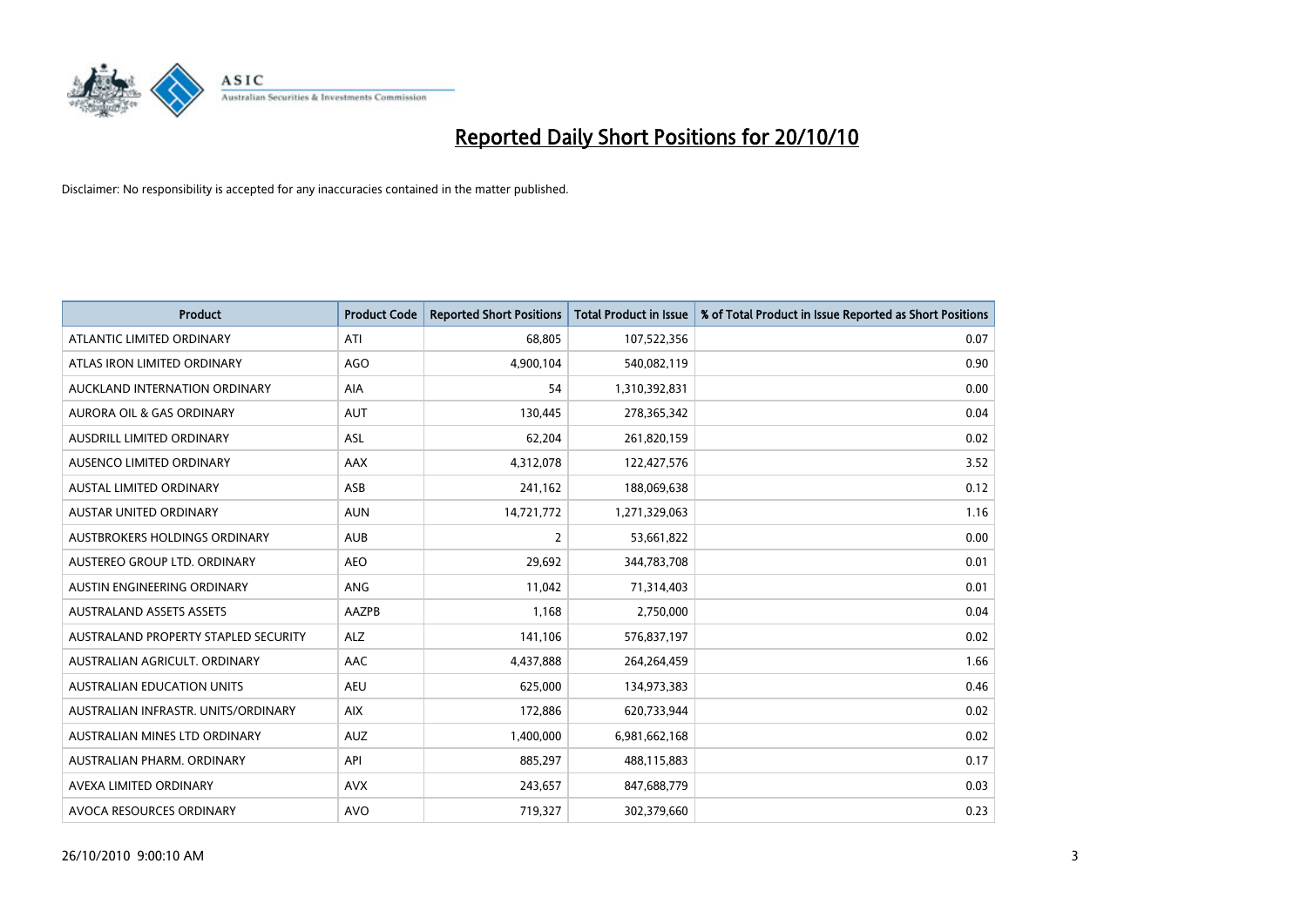

| <b>Product</b>                       | <b>Product Code</b> | <b>Reported Short Positions</b> | Total Product in Issue | % of Total Product in Issue Reported as Short Positions |
|--------------------------------------|---------------------|---------------------------------|------------------------|---------------------------------------------------------|
| AWB LIMITED ORDINARY                 | AWB                 | 2,520,854                       | 824,186,720            | 0.30                                                    |
| AWE LIMITED ORDINARY                 | AWE                 | 1,969,064                       | 521,871,941            | 0.38                                                    |
| AXA ASIA PACIFIC ORDINARY            | <b>AXA</b>          | 5,871,062                       | 2,067,095,545          | 0.28                                                    |
| BANK OF QUEENSLAND. ORDINARY         | <b>BOO</b>          | 1,110,054                       | 220,044,823            | 0.49                                                    |
| <b>BANNERMAN RESOURCES ORDINARY</b>  | <b>BMN</b>          | 278,579                         | 201,710,934            | 0.14                                                    |
| <b>BASS STRAIT OIL CO ORDINARY</b>   | <b>BAS</b>          | 1,482                           | 291,030,250            | 0.00                                                    |
| BATHURST RESOURCES ORDINARY          | <b>BTU</b>          | 2,047,466                       | 231,059,034            | 0.89                                                    |
| <b>BAUXITE RESOURCE LTD ORDINARY</b> | <b>BAU</b>          | 44,797                          | 234,379,896            | 0.02                                                    |
| BC IRON LIMITED ORDINARY             | <b>BCI</b>          | 600                             | 83,911,000             | 0.00                                                    |
| BEACH ENERGY LIMITED ORDINARY        | <b>BPT</b>          | 3,277,475                       | 1,098,548,140          | 0.28                                                    |
| BENDIGO AND ADELAIDE ORDINARY        | <b>BEN</b>          | 3,237,245                       | 357,550,269            | 0.92                                                    |
| BENDIGO MINING LTD ORDINARY          | <b>BDG</b>          | 7,096,628                       | 509,712,735            | 1.39                                                    |
| BERKELEY RESOURCES ORDINARY          | <b>BKY</b>          | 32,315                          | 137,632,135            | 0.01                                                    |
| <b>BHP BILLITON LIMITED ORDINARY</b> | <b>BHP</b>          | 22,782,468                      | 3,356,081,497          | 0.64                                                    |
| <b>BILLABONG ORDINARY</b>            | <b>BBG</b>          | 5,838,491                       | 253,122,552            | 2.31                                                    |
| <b>BIOTA HOLDINGS ORDINARY</b>       | <b>BTA</b>          | 1,702,182                       | 179,878,356            | 0.95                                                    |
| <b>BISALLOY STEEL ORDINARY</b>       | <b>BIS</b>          | 84,480                          | 216,455,965            | 0.04                                                    |
| <b>BKI INVESTMENT LTD ORDINARY</b>   | BKI                 | 508                             | 420,919,092            | 0.00                                                    |
| <b>BLACKMORES LIMITED ORDINARY</b>   | <b>BKL</b>          | 73                              | 16,744,259             | 0.00                                                    |
| <b>BLACKTHORN RESOURCES ORDINARY</b> | <b>BTR</b>          | 35,848                          | 106,885,300            | 0.03                                                    |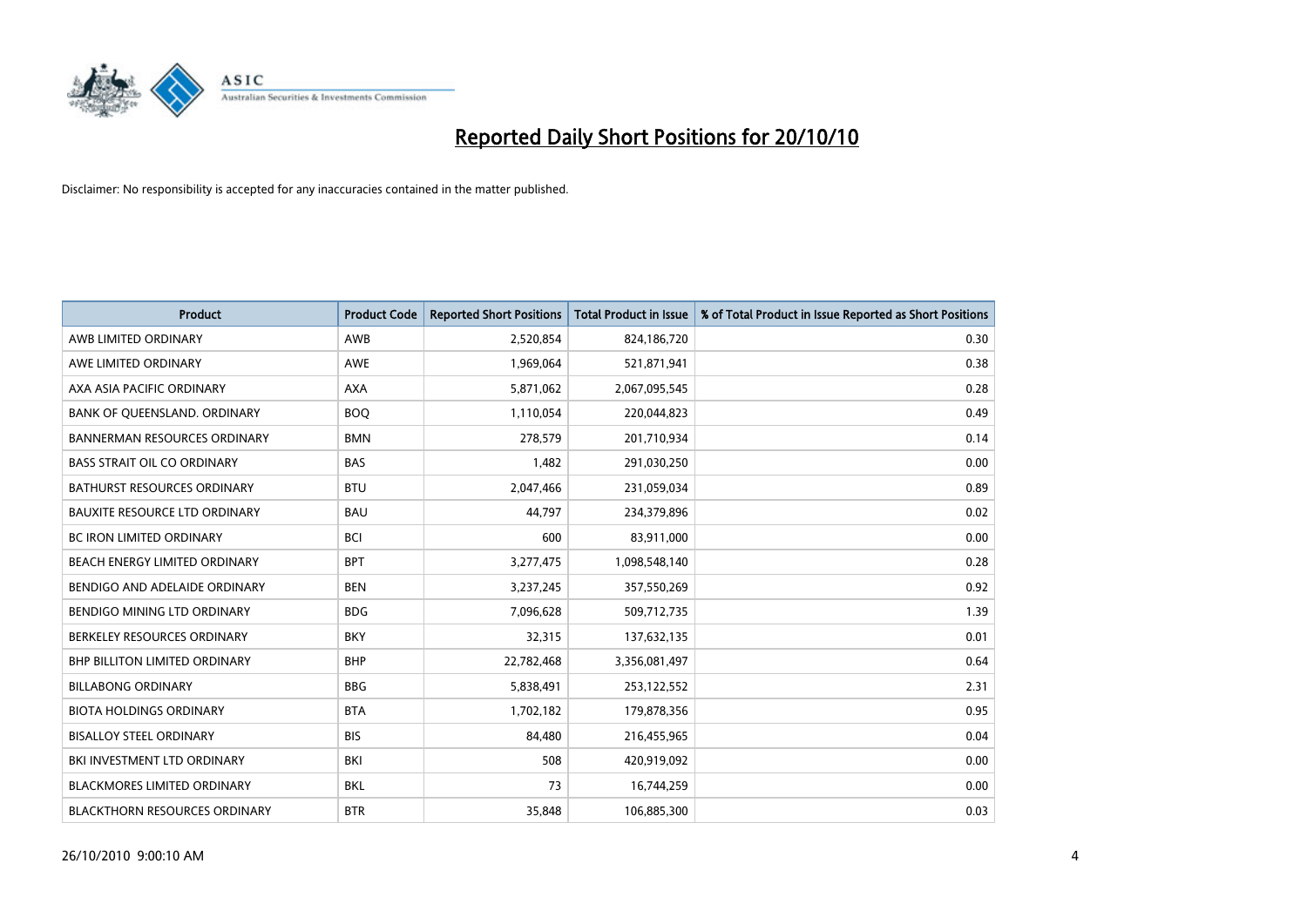

| <b>Product</b>                           | <b>Product Code</b> | <b>Reported Short Positions</b> | <b>Total Product in Issue</b> | % of Total Product in Issue Reported as Short Positions |
|------------------------------------------|---------------------|---------------------------------|-------------------------------|---------------------------------------------------------|
| <b>BLUESCOPE STEEL LTD ORDINARY</b>      | <b>BSL</b>          | 21,002,903                      | 1,823,324,017                 | 1.13                                                    |
| <b>BOART LONGYEAR ORDINARY</b>           | <b>BLY</b>          | 3,307,851                       | 461, 163, 412                 | 0.72                                                    |
| <b>BOOM LOGISTICS ORDINARY</b>           | <b>BOL</b>          | 337,999                         | 460,795,156                   | 0.07                                                    |
| <b>BORAL LIMITED, ORDINARY</b>           | <b>BLD</b>          | 20,218,500                      | 724,369,392                   | 2.80                                                    |
| BOTSWANA METALS LTD ORDINARY             | <b>BML</b>          | 7,000                           | 106,087,760                   | 0.01                                                    |
| <b>BOW ENERGY LIMITED ORDINARY</b>       | <b>BOW</b>          | 2,238,056                       | 280,607,187                   | 0.79                                                    |
| <b>BRADKEN LIMITED ORDINARY</b>          | <b>BKN</b>          | 652,275                         | 139,346,259                   | 0.46                                                    |
| <b>BRAMBLES LIMITED ORDINARY</b>         | <b>BXB</b>          | 11,007,914                      | 1,434,333,917                 | 0.74                                                    |
| <b>BREVILLE GROUP LTD ORDINARY</b>       | <b>BRG</b>          | 2,740                           | 129,515,322                   | 0.00                                                    |
| <b>BRICKWORKS LIMITED ORDINARY</b>       | <b>BKW</b>          | 19,715                          | 147,235,904                   | 0.01                                                    |
| <b>BROCKMAN RESOURCES ORDINARY</b>       | <b>BRM</b>          | 189,532                         | 141,688,151                   | 0.14                                                    |
| BT INVESTMENT MNGMNT ORDINARY            | <b>BTT</b>          | 543,614                         | 160,000,000                   | 0.34                                                    |
| <b>BUNNINGS WAREHOUSE ORDINARY UNITS</b> | <b>BWP</b>          | 787,702                         | 427,042,646                   | 0.18                                                    |
| <b>BUREY GOLD LIMITED ORDINARY</b>       | <b>BYR</b>          | 95,000                          | 202,881,003                   | 0.05                                                    |
| <b>BURU ENERGY ORDINARY</b>              | <b>BRU</b>          | 171,612                         | 182,780,549                   | 0.09                                                    |
| CABCHARGE AUSTRALIA ORDINARY             | CAB                 | 1,320,905                       | 120,437,014                   | 1.09                                                    |
| CALTEX AUSTRALIA ORDINARY                | <b>CTX</b>          | 7,927,093                       | 270,000,000                   | 2.93                                                    |
| CAMPBELL BROTHERS ORDINARY               | <b>CPB</b>          | 925,048                         | 63,517,495                    | 1.46                                                    |
| CAPE LAMBERT RES LTD ORDINARY            | <b>CFE</b>          | 425,051                         | 593,166,467                   | 0.07                                                    |
| <b>CARBON ENERGY ORDINARY</b>            | <b>CNX</b>          | 531,800                         | 609,497,650                   | 0.08                                                    |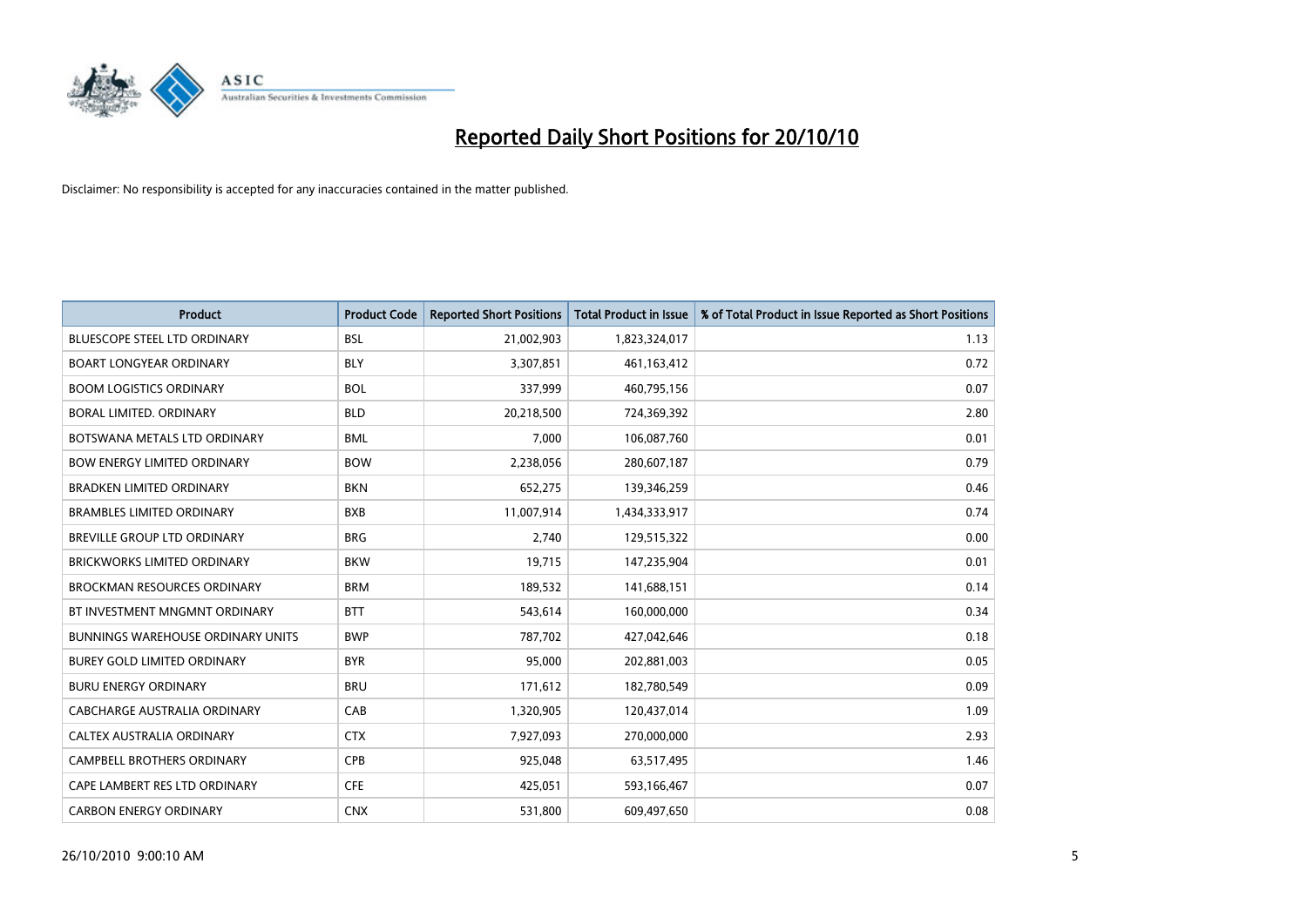

| <b>Product</b>                                | <b>Product Code</b> | <b>Reported Short Positions</b> | <b>Total Product in Issue</b> | % of Total Product in Issue Reported as Short Positions |
|-----------------------------------------------|---------------------|---------------------------------|-------------------------------|---------------------------------------------------------|
| <b>CARDNO LIMITED ORDINARY</b>                | CDD                 | 14,595                          | 105,599,600                   | 0.01                                                    |
| CARNARVON PETROLEUM ORDINARY                  | <b>CVN</b>          | 2,245,987                       | 686,759,634                   | 0.31                                                    |
| CARNEGIE WAVE ENERGY ORDINARY                 | <b>CWE</b>          | 83.000                          | 565,237,627                   | 0.01                                                    |
| CARPATHIAN RESOURCES ORDINARY                 | <b>CPN</b>          | 75,000                          | 265,533,501                   | 0.03                                                    |
| CARPENTARIA EXP. LTD ORDINARY                 | CAP                 | 9,777                           | 94,071,301                    | 0.01                                                    |
| CARSALES.COM LTD ORDINARY                     | <b>CRZ</b>          | 1,389,508                       | 232,750,800                   | 0.59                                                    |
| CASH CONVERTERS ORD/DIV ACCESS                | CCV                 | 68,191                          | 379,761,025                   | 0.01                                                    |
| <b>CASPIAN OIL &amp; GAS ORDINARY</b>         | <b>CIG</b>          | 50.000                          | 1,331,500,513                 | 0.00                                                    |
| CATALPA RESOURCES ORDINARY                    | CAH                 | 148,170                         | 162,772,989                   | 0.09                                                    |
| <b>CEC GROUP LIMITED ORDINARY</b>             | <b>CEG</b>          | 1,750                           | 79,662,662                    | 0.00                                                    |
| <b>CELLNET GROUP ORDINARY</b>                 | <b>CLT</b>          | 1,342                           | 70,221,390                    | 0.00                                                    |
| CENTENNIAL COAL ORDINARY                      | <b>CEY</b>          | 444,879                         | 395,126,381                   | 0.11                                                    |
| CENTRAL PETROLEUM ORDINARY                    | <b>CTP</b>          | 11,455                          | 982,297,842                   | 0.00                                                    |
| <b>CENTRO PROPERTIES UNITS/ORD STAPLED</b>    | <b>CNP</b>          | 324,031                         | 972,414,514                   | 0.03                                                    |
| <b>CENTRO RETAIL GROUP STAPLED SECURITIES</b> | <b>CER</b>          | 726,032                         | 2,286,399,424                 | 0.03                                                    |
| <b>CERAMIC FUEL CELLS ORDINARY</b>            | CFU                 | 138,346                         | 1,195,446,166                 | 0.01                                                    |
| CFS RETAIL PROPERTY UNITS                     | <b>CFX</b>          | 39,888,660                      | 2,820,392,571                 | 1.42                                                    |
| <b>CHALLENGER DIV.PRO. STAPLED UNITS</b>      | <b>CDI</b>          | 28,769                          | 913,426,007                   | 0.00                                                    |
| CHALLENGER F.S.G.LTD ORDINARY                 | CGF                 | 9,762,173                       | 502,653,232                   | 1.92                                                    |
| CHALLENGER INFRAST. STAPLED UNITS             | <b>CIF</b>          | 8,420                           | 316,223,785                   | 0.00                                                    |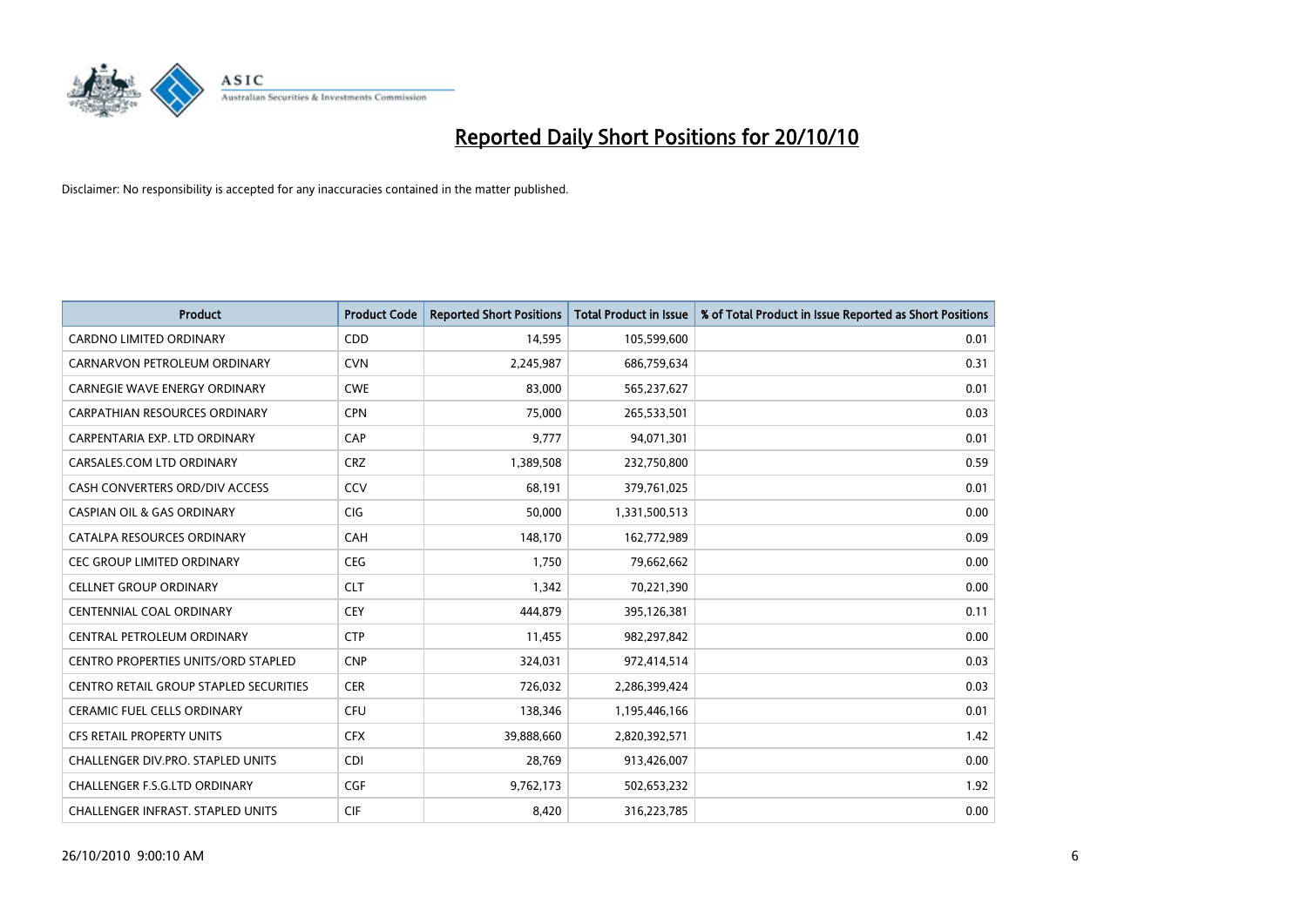

| <b>Product</b>                          | <b>Product Code</b> | <b>Reported Short Positions</b> | <b>Total Product in Issue</b> | % of Total Product in Issue Reported as Short Positions |
|-----------------------------------------|---------------------|---------------------------------|-------------------------------|---------------------------------------------------------|
| <b>CHANDLER MACLEOD LTD ORDINARY</b>    | <b>CMG</b>          | 11,970                          | 422,031,685                   | 0.00                                                    |
| CHARTER HALL GROUP STAPLED US PROHIBIT. | <b>CHC</b>          | 2,614,111                       | 1,225,365,088                 | 0.21                                                    |
| <b>CHARTER HALL OFFICE UNIT</b>         | COO                 | 468,520                         | 493,319,730                   | 0.10                                                    |
| <b>CHARTER HALL RETAIL UNITS</b>        | <b>CQR</b>          | 235,673                         | 305,810,723                   | 0.08                                                    |
| CHEMGENEX PHARMACEUT ORDINARY           | <b>CXS</b>          | 195,195                         | 283,348,870                   | 0.07                                                    |
| CITADEL RESOURCE GRP ORDINARY           | CGG                 | 2,323,409                       | 2,367,666,467                 | 0.10                                                    |
| CITIGOLD CORP LTD ORDINARY              | <b>CTO</b>          | 2,098,686                       | 964,512,301                   | 0.22                                                    |
| CLINUVEL PHARMACEUT, ORDINARY           | <b>CUV</b>          | 41,277                          | 303,443,665                   | 0.01                                                    |
| <b>CLOUGH LIMITED ORDINARY</b>          | <b>CLO</b>          | 320,752                         | 771,906,269                   | 0.03                                                    |
| <b>COAL &amp; ALLIED ORDINARY</b>       | <b>CNA</b>          | 10,170                          | 86,584,735                    | 0.01                                                    |
| COAL OF AFRICA LTD ORDINARY             | <b>CZA</b>          | 1,051,126                       | 530,514,663                   | 0.19                                                    |
| <b>COALSPUR MINES LTD ORDINARY</b>      | <b>CPL</b>          | 255,907                         | 435,073,242                   | 0.06                                                    |
| COCA-COLA AMATIL ORDINARY               | <b>CCL</b>          | 3,922,384                       | 755,940,367                   | 0.49                                                    |
| COCHLEAR LIMITED ORDINARY               | COH                 | 750,712                         | 56,590,681                    | 1.33                                                    |
| <b>COCKATOO COAL ORDINARY</b>           | <b>COK</b>          | 3,052,730                       | 868,499,759                   | 0.35                                                    |
| <b>COEUR D'ALENE MINES. CDI 1:1</b>     | <b>CXC</b>          | 1,000                           | 3,834,109                     | 0.03                                                    |
| COFFEY INTERNATIONAL ORDINARY           | <b>COF</b>          | 20,869                          | 129,035,760                   | 0.01                                                    |
| COMMONWEALTH BANK, ORDINARY             | <b>CBA</b>          | 14,009,494                      | 1,548,882,074                 | 0.86                                                    |
| <b>COMMONWEALTH PROP ORDINARY UNITS</b> | <b>CPA</b>          | 16,077,730                      | 2,012,803,230                 | 0.81                                                    |
| <b>COMPASS RESOURCES ORDINARY</b>       | <b>CMR</b>          | 101,480                         | 147,402,920                   | 0.07                                                    |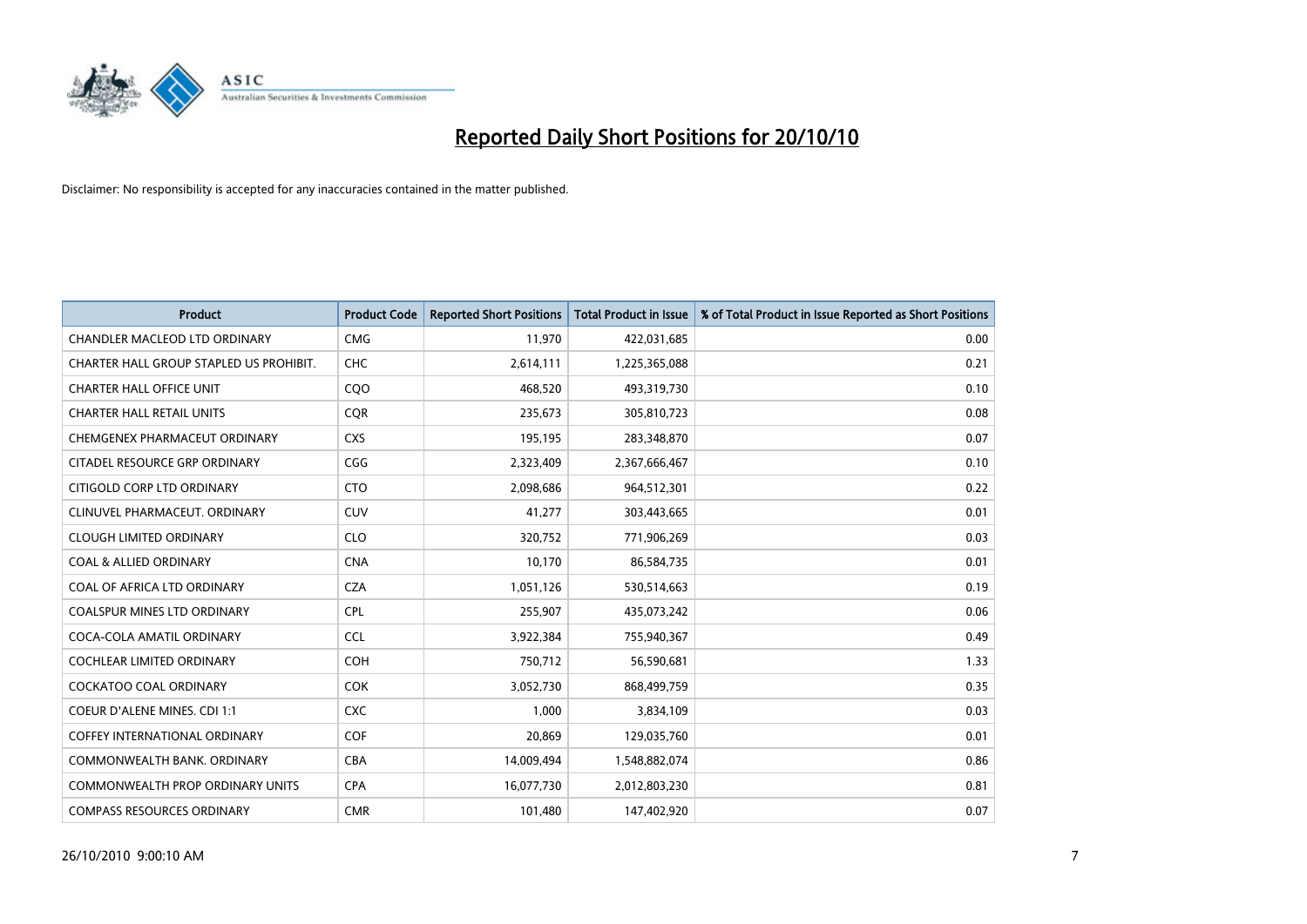

| <b>Product</b>                           | <b>Product Code</b> | <b>Reported Short Positions</b> | Total Product in Issue | % of Total Product in Issue Reported as Short Positions |
|------------------------------------------|---------------------|---------------------------------|------------------------|---------------------------------------------------------|
| <b>COMPUTERSHARE LTD ORDINARY</b>        | <b>CPU</b>          | 3,387,494                       | 555,664,059            | 0.62                                                    |
| <b>CONNECTEAST GROUP STAPLED</b>         | <b>CEU</b>          | 32,440,244                      | 3,940,145,951          | 0.82                                                    |
| CONQUEST MINING ORDINARY                 | CQT                 | 975,000                         | 439,176,158            | 0.22                                                    |
| CONSOLIDATED MEDIA. ORDINARY             | <b>CMI</b>          | 3,228,081                       | 577,145,934            | 0.56                                                    |
| <b>CONTANGO MICROCAP ORDINARY</b>        | <b>CTN</b>          | 7,500                           | 151,458,972            | 0.00                                                    |
| <b>COOPER ENERGY LTD ORDINARY</b>        | <b>COE</b>          | 104,399                         | 292,576,001            | 0.04                                                    |
| <b>COPPER STRIKE LTD ORDINARY</b>        | <b>CSE</b>          | 714                             | 129,455,571            | 0.00                                                    |
| <b>COUNT FINANCIAL ORDINARY</b>          | COU                 | 1,392,798                       | 261,968,742            | 0.53                                                    |
| CRANE GROUP LIMITED ORDINARY             | <b>CRG</b>          | 3,147,995                       | 79,110,667             | 3.97                                                    |
| <b>CROMWELL GROUP STAPLED SECURITIES</b> | <b>CMW</b>          | 138.643                         | 909,626,240            | 0.02                                                    |
| <b>CROWN LIMITED ORDINARY</b>            | <b>CWN</b>          | 4,568,224                       | 754,131,800            | 0.58                                                    |
| <b>CSG LIMITED ORDINARY</b>              | CSV                 | 536,385                         | 244,320,695            | 0.22                                                    |
| <b>CSL LIMITED ORDINARY</b>              | <b>CSL</b>          | 7,137,490                       | 549,975,700            | 1.29                                                    |
| <b>CSR LIMITED ORDINARY</b>              | <b>CSR</b>          | 3,231,519                       | 1,517,907,314          | 0.21                                                    |
| <b>CUDECO LIMITED ORDINARY</b>           | CDU                 | 281,050                         | 145,412,643            | 0.19                                                    |
| <b>CUSTOMERS LIMITED ORDINARY</b>        | <b>CUS</b>          | 47,379                          | 134,999,097            | 0.03                                                    |
| DART ENERGY LTD ORDINARY                 | <b>DTE</b>          | 1,720,798                       | 419,748,184            | 0.41                                                    |
| DAVID JONES LIMITED ORDINARY             | <b>DJS</b>          | 16,599,379                      | 510,945,759            | 3.24                                                    |
| DECMIL GROUP LIMITED ORDINARY            | <b>DCG</b>          | 17,397                          | 123,804,568            | 0.01                                                    |
| DEEP YELLOW LIMITED ORDINARY             | <b>DYL</b>          | 58,909                          | 1,125,814,458          | 0.00                                                    |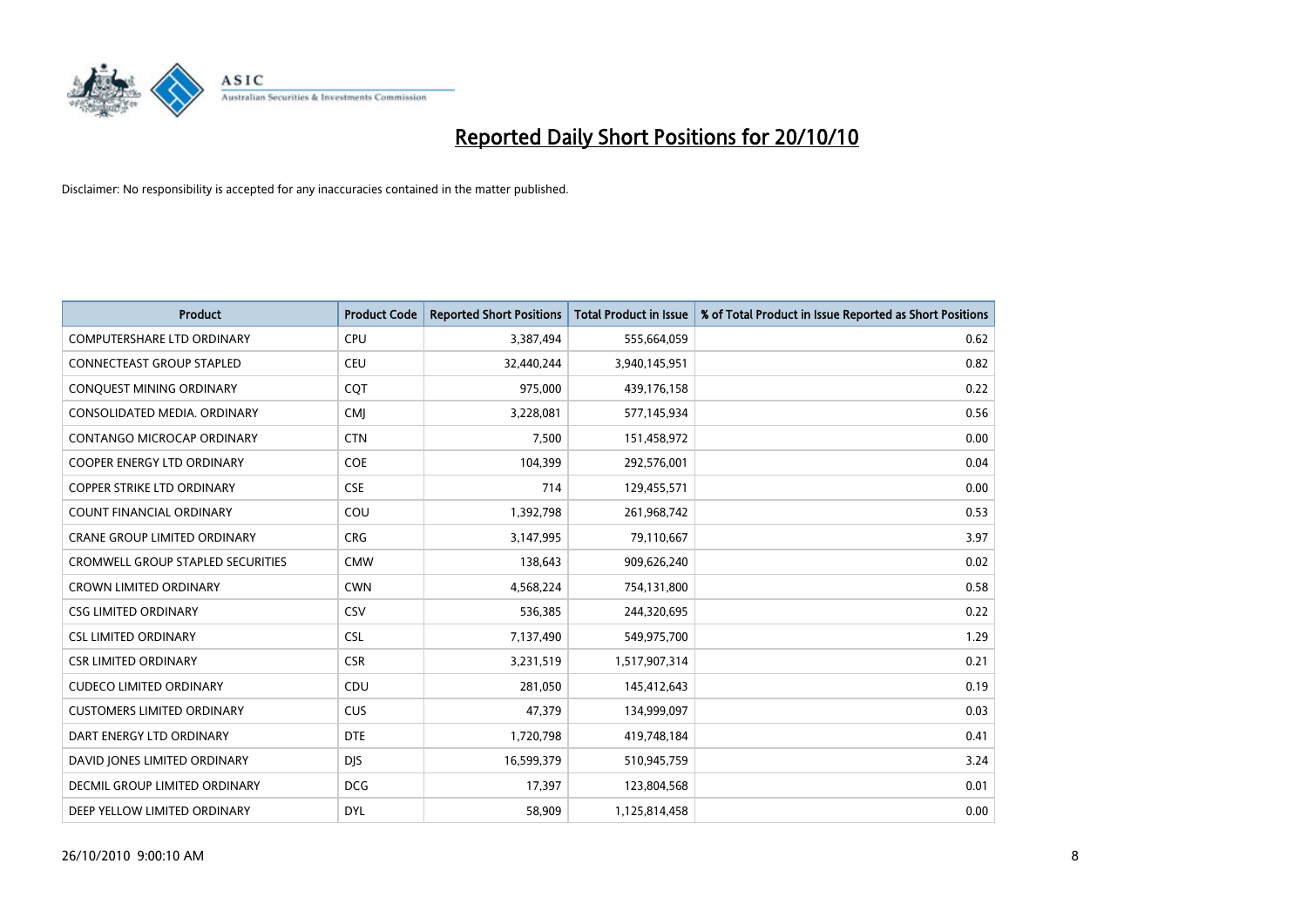

| <b>Product</b>                       | <b>Product Code</b> | <b>Reported Short Positions</b> | <b>Total Product in Issue</b> | % of Total Product in Issue Reported as Short Positions |
|--------------------------------------|---------------------|---------------------------------|-------------------------------|---------------------------------------------------------|
| DEVINE LIMITED ORDINARY              | <b>DVN</b>          | 1,000                           | 634,918,223                   | 0.00                                                    |
| DEXUS PROPERTY GROUP STAPLED UNITS   | <b>DXS</b>          | 16,748,753                      | 4,839,024,176                 | 0.34                                                    |
| DISCOVERY METALS LTD ORDINARY        | <b>DML</b>          | 201,207                         | 302,202,585                   | 0.07                                                    |
| DOMINION MINING ORDINARY             | <b>DOM</b>          | 312,782                         | 103,520,259                   | 0.30                                                    |
| DOMINO PIZZA ENTERPR ORDINARY        | <b>DMP</b>          | 3                               | 68,407,674                    | 0.00                                                    |
| DOWNER EDI LIMITED ORDINARY          | <b>DOW</b>          | 1,587,737                       | 343,178,483                   | 0.45                                                    |
| DUET GROUP STAPLED US PROHIBIT.      | <b>DUE</b>          | 290.907                         | 887,304,690                   | 0.03                                                    |
| DULUXGROUP LIMITED ORDINARY          | <b>DLX</b>          | 41,813                          | 366,992,120                   | 0.00                                                    |
| DYESOL LIMITED ORDINARY              | <b>DYE</b>          | 62,301                          | 143,325,847                   | 0.04                                                    |
| <b>EASTERN STAR GAS ORDINARY</b>     | <b>ESG</b>          | 2,390,297                       | 991,347,041                   | 0.22                                                    |
| EDT RETAIL TRUST UNITS               | <b>EDT</b>          | 99,457                          | 4,700,290,868                 | 0.00                                                    |
| <b>ELDERS LIMITED ORDINARY</b>       | <b>ELD</b>          | 21,039,656                      | 448,598,480                   | 4.70                                                    |
| ELDORADO GOLD CORP CDI 1:1           | EAU                 | 18.774                          | 21,671,827                    | 0.09                                                    |
| ELIXIR PETROLEUM LTD ORDINARY        | <b>EXR</b>          | 324,400                         | 188,988,472                   | 0.17                                                    |
| <b>EMECO HOLDINGS ORDINARY</b>       | <b>EHL</b>          | 683,578                         | 631,237,586                   | 0.10                                                    |
| <b>ENERGY RESOURCES ORDINARY 'A'</b> | <b>ERA</b>          | 1,007,667                       | 190,737,934                   | 0.54                                                    |
| <b>ENERGY WORLD CORPOR, ORDINARY</b> | <b>EWC</b>          | 7,431,176                       | 1,561,166,672                 | 0.46                                                    |
| <b>ENTEK ENERGY LTD ORDINARY</b>     | <b>ETE</b>          | 489,903                         | 258,692,535                   | 0.19                                                    |
| <b>ENTELLECT SOLUTIONS ORDINARY</b>  | <b>ESN</b>          | 464,050                         | 1,740,334,200                 | 0.03                                                    |
| ENVESTRA LIMITED ORDINARY            | <b>ENV</b>          | 1,513,847                       | 1,386,827,962                 | 0.12                                                    |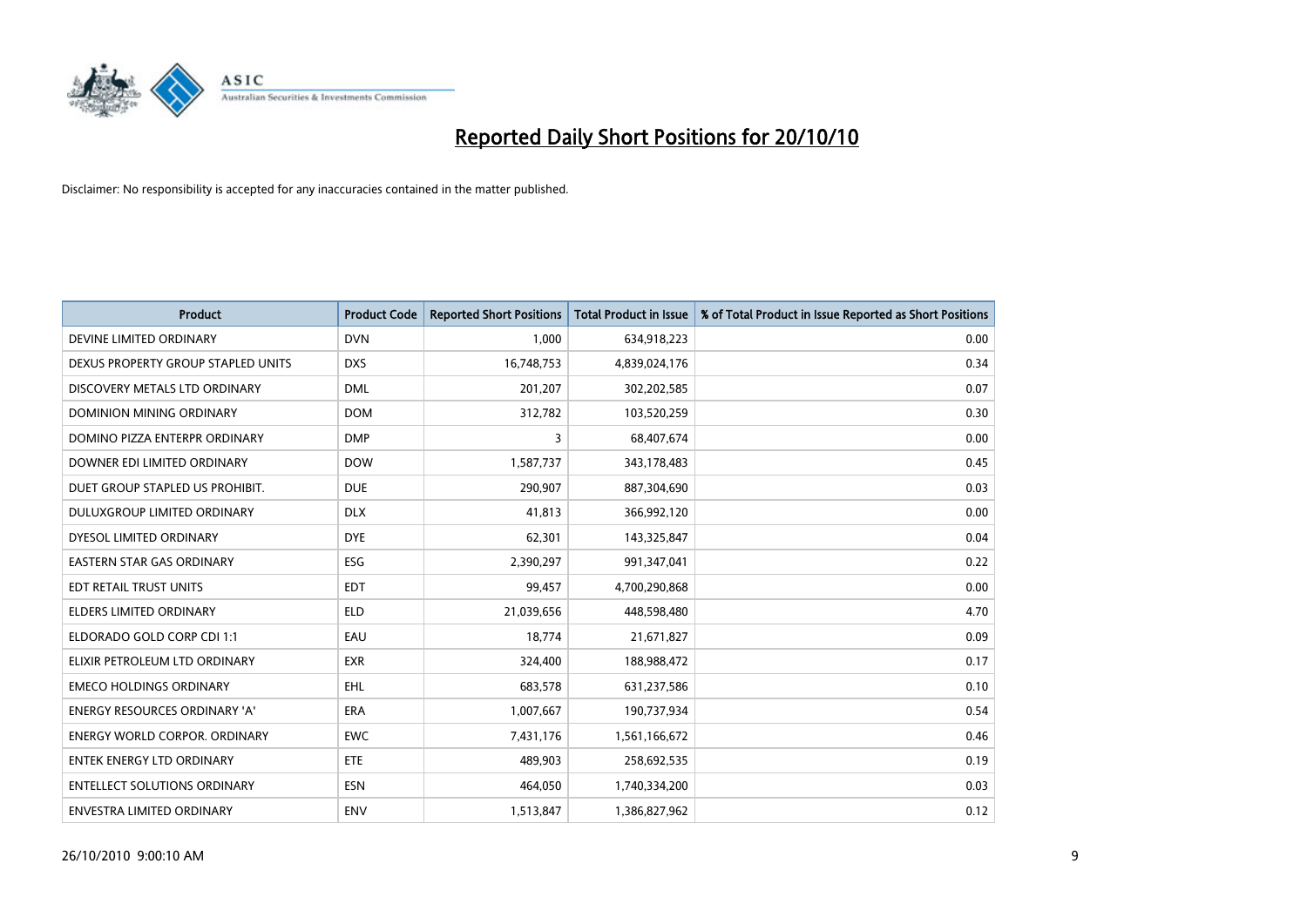

| <b>Product</b>                            | <b>Product Code</b> | <b>Reported Short Positions</b> | <b>Total Product in Issue</b> | % of Total Product in Issue Reported as Short Positions |
|-------------------------------------------|---------------------|---------------------------------|-------------------------------|---------------------------------------------------------|
| EQUINOX MINERALS LTD CHESS DEPOSITARY INT | EON                 | 2,716,709                       | 707,868,211                   | 0.38                                                    |
| EVEREST FINANCIAL ORDINARY                | <b>EFG</b>          | 4,300                           | 251,442,316                   | 0.00                                                    |
| <b>EXTRACT RESOURCES ORDINARY</b>         | <b>EXT</b>          | 680,903                         | 243,302,298                   | 0.27                                                    |
| FAIRFAX MEDIA LTD ORDINARY                | <b>FXI</b>          | 280,584,988                     | 2,351,955,725                 | 11.92                                                   |
| <b>FANTASTIC HOLDINGS ORDINARY</b>        | <b>FAN</b>          | 3,000                           | 102,693,495                   | 0.00                                                    |
| FERRAUS LIMITED ORDINARY                  | <b>FRS</b>          | 370                             | 205,700,890                   | 0.00                                                    |
| FISHER & PAYKEL APP. ORDINARY             | <b>FPA</b>          | 9,814,113                       | 724,235,162                   | 1.35                                                    |
| FISHER & PAYKEL H. ORDINARY               | <b>FPH</b>          | 2,374,748                       | 517,444,890                   | 0.46                                                    |
| FKP PROPERTY GROUP STAPLED SECURITIES     | <b>FKP</b>          | 4,569,131                       | 1,174,033,185                 | 0.39                                                    |
| FLEETWOOD CORP ORDINARY                   | <b>FWD</b>          | 77,612                          | 57,209,053                    | 0.13                                                    |
| <b>FLETCHER BUILDING ORDINARY</b>         | <b>FBU</b>          | 520,549                         | 611,250,393                   | 0.08                                                    |
| FLEXIGROUP LIMITED ORDINARY               | <b>FXL</b>          | 25,626                          | 275,472,492                   | 0.01                                                    |
| <b>FLIGHT CENTRE ORDINARY</b>             | <b>FLT</b>          | 2,590,294                       | 99,786,394                    | 2.60                                                    |
| FLINDERS MINES LTD ORDINARY               | <b>FMS</b>          | 20,946,166                      | 1,820,149,571                 | 1.15                                                    |
| FORTE ENERGY NL ORDINARY                  | <b>FTE</b>          | 2,658,986                       | 580,658,031                   | 0.46                                                    |
| FORTESCUE METALS GRP ORDINARY             | <b>FMG</b>          | 7,789,540                       | 3,111,397,689                 | 0.24                                                    |
| <b>FOSTER'S GROUP ORDINARY</b>            | FGL                 | 4,648,894                       | 1,930,723,313                 | 0.24                                                    |
| FTD CORPORATION ORDINARY                  | <b>FTD</b>          | 8,088                           | 100,421,069                   | 0.01                                                    |
| FUNTASTIC LIMITED ORDINARY                | <b>FUN</b>          | 322,528                         | 340,997,682                   | 0.09                                                    |
| G.U.D. HOLDINGS ORDINARY                  | GUD                 | 154,199                         | 68,426,721                    | 0.22                                                    |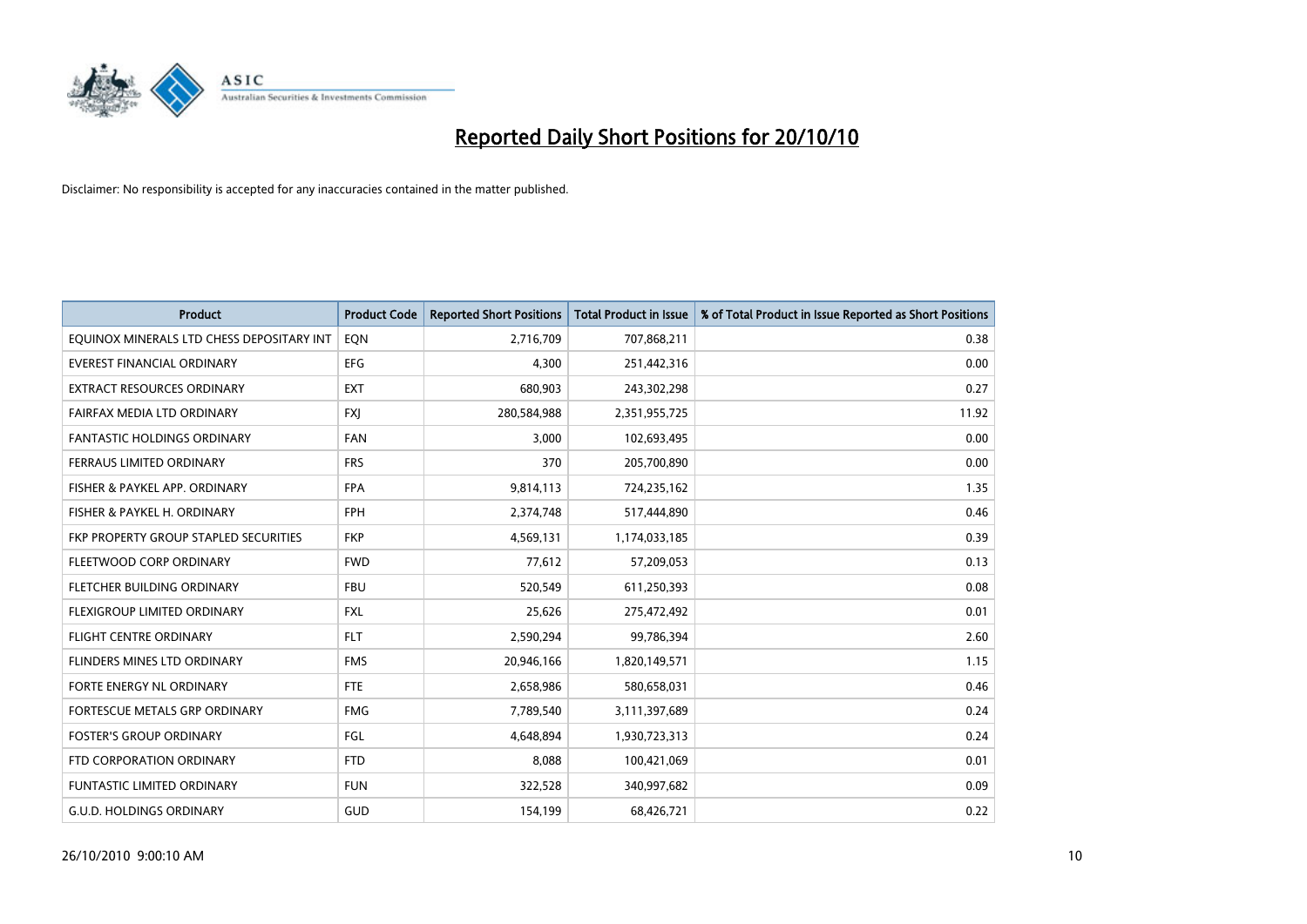

| <b>Product</b>                                   | <b>Product Code</b> | <b>Reported Short Positions</b> | Total Product in Issue | % of Total Product in Issue Reported as Short Positions |
|--------------------------------------------------|---------------------|---------------------------------|------------------------|---------------------------------------------------------|
| <b>GALAXY RESOURCES ORDINARY</b>                 | <b>GXY</b>          | 234,474                         | 190,553,358            | 0.11                                                    |
| <b>GEODYNAMICS LIMITED ORDINARY</b>              | GDY                 | 290,019                         | 292,840,219            | 0.10                                                    |
| <b>GINDALBIE METALS LTD ORDINARY</b>             | <b>GBG</b>          | 9,399,923                       | 850,108,099            | 1.10                                                    |
| <b>GIRALIA RESOURCES NL ORDINARY</b>             | <b>GIR</b>          | 307,796                         | 180,135,170            | 0.16                                                    |
| <b>GLOBAL MINING ORDINARY</b>                    | <b>GMI</b>          | 8,951                           | 191,820,968            | 0.00                                                    |
| <b>GLOUCESTER COAL ORDINARY</b>                  | <b>GCL</b>          | 253,053                         | 140,447,062            | 0.18                                                    |
| <b>GME RESOURCES LTD ORDINARY</b>                | <b>GME</b>          | 800                             | 302,352,750            | 0.00                                                    |
| <b>GOLDEN GATE PETROL ORDINARY</b>               | GGP                 | 11,538                          | 975,826,623            | 0.00                                                    |
| <b>GOLDEN WEST RESOURCE ORDINARY</b>             | <b>GWR</b>          | 1,617                           | 164,606,127            | 0.00                                                    |
| <b>GOODMAN FIELDER, ORDINARY</b>                 | <b>GFF</b>          | 12,099,412                      | 1,380,386,438          | 0.88                                                    |
| <b>GOODMAN GROUP STAPLED US PROHIBIT.</b>        | <b>GMG</b>          | 6,082,153                       | 6,369,751,394          | 0.10                                                    |
| <b>GPT GROUP STAPLED SEC.</b>                    | <b>GPT</b>          | 8,136,483                       | 1,855,529,431          | 0.44                                                    |
| <b>GRAINCORP LIMITED A CLASS ORDINARY</b>        | <b>GNC</b>          | 706,569                         | 198,318,900            | 0.36                                                    |
| <b>GRANGE RESOURCES, ORDINARY</b>                | <b>GRR</b>          | 1,695,009                       | 1,152,077,403          | 0.15                                                    |
| <b>GREENLAND MIN EN LTD ORDINARY</b>             | GGG                 | 816,025                         | 254,431,226            | 0.33                                                    |
| <b>GRYPHON MINERALS LTD ORDINARY</b>             | GRY                 | 11,452                          | 289,147,058            | 0.00                                                    |
| <b>GUINNESS PEAT GROUP. CHESS DEPOSITARY INT</b> | GPG                 | 55                              | 309,138,006            | 0.00                                                    |
| <b>GUNNS LIMITED ORDINARY</b>                    | <b>GNS</b>          | 18,601,372                      | 806,734,892            | 2.29                                                    |
| <b>GWA INTERNATIONAL ORDINARY</b>                | <b>GWT</b>          | 3,877,812                       | 301,102,514            | 1.29                                                    |
| <b>HARVEY NORMAN ORDINARY</b>                    | <b>HVN</b>          | 34,722,260                      | 1,062,316,784          | 3.27                                                    |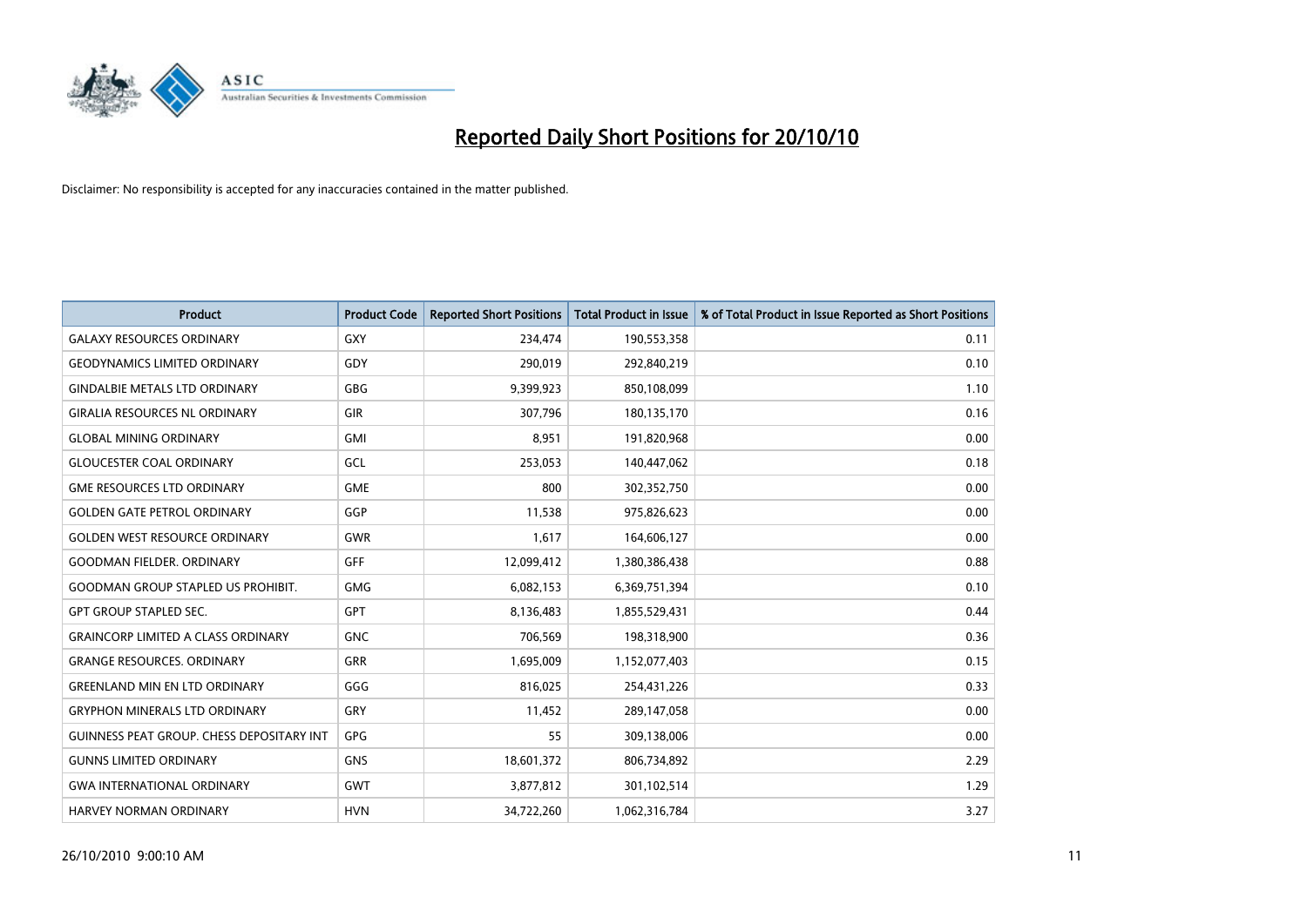

| <b>Product</b>                        | <b>Product Code</b> | <b>Reported Short Positions</b> | <b>Total Product in Issue</b> | % of Total Product in Issue Reported as Short Positions |
|---------------------------------------|---------------------|---------------------------------|-------------------------------|---------------------------------------------------------|
| HASTIE GROUP LIMITED ORDINARY         | <b>HST</b>          | 145,071                         | 239,716,924                   | 0.05                                                    |
| HASTINGS DIVERSIFIED STAPLED SECURITY | <b>HDF</b>          | 115,856                         | 513,336,482                   | 0.01                                                    |
| <b>HEARTWARE INT INC CDI 35:1</b>     | <b>HIN</b>          | 272,008                         | 66,059,280                    | 0.41                                                    |
| <b>HENDERSON GROUP CDI 1:1</b>        | <b>HGG</b>          | 8,197,961                       | 564,915,116                   | 1.45                                                    |
| HFA HOLDINGS LIMITED ORDINARY         | <b>HFA</b>          | 1,875,557                       | 469,330,170                   | 0.39                                                    |
| <b>HIGHLANDS PACIFIC ORDINARY</b>     | <b>HIG</b>          | 2,382,805                       | 683,187,148                   | 0.35                                                    |
| HILLS INDUSTRIES LTD ORDINARY         | <b>HIL</b>          | 1,294,716                       | 248,676,841                   | 0.52                                                    |
| HORIZON OIL LIMITED ORDINARY          | <b>HZN</b>          | 3,018,561                       | 1,130,311,515                 | 0.27                                                    |
| ICON ENERGY LIMITED ORDINARY          | <b>ICN</b>          | 67,000                          | 439,801,394                   | 0.02                                                    |
| <b>IINET LIMITED ORDINARY</b>         | <b>IIN</b>          | 1,361,659                       | 151,948,119                   | 0.89                                                    |
| <b>ILUKA RESOURCES ORDINARY</b>       | <b>ILU</b>          | 5,910,036                       | 418,700,517                   | 1.40                                                    |
| <b>IMDEX LIMITED ORDINARY</b>         | <b>IMD</b>          | 11,782                          | 195,047,128                   | 0.01                                                    |
| IMF (AUSTRALIA) LTD ORDINARY          | <b>IMF</b>          | 339.094                         | 122,496,819                   | 0.28                                                    |
| <b>IMX RESOURCES LTD ORDINARY</b>     | <b>IXR</b>          | 20,000                          | 260,252,803                   | 0.01                                                    |
| <b>INCITEC PIVOT ORDINARY</b>         | <b>IPL</b>          | 3,006,496                       | 1,628,730,107                 | 0.18                                                    |
| <b>INDAGO RESOURCES LTD ORDINARY</b>  | <b>IDG</b>          | 8,179                           | 81,659,448                    | 0.01                                                    |
| <b>INDEPENDENCE GROUP ORDINARY</b>    | <b>IGO</b>          | 256,414                         | 114,063,539                   | 0.22                                                    |
| INDOPHIL RESOURCES ORDINARY           | <b>IRN</b>          | 380,877                         | 471,445,763                   | 0.08                                                    |
| <b>INDUSTREA LIMITED ORDINARY</b>     | IDL                 | 1,953,659                       | 968,463,747                   | 0.19                                                    |
| INFIGEN ENERGY STAPLED SECURITIES     | <b>IFN</b>          | 9,844,551                       | 761,222,569                   | 1.29                                                    |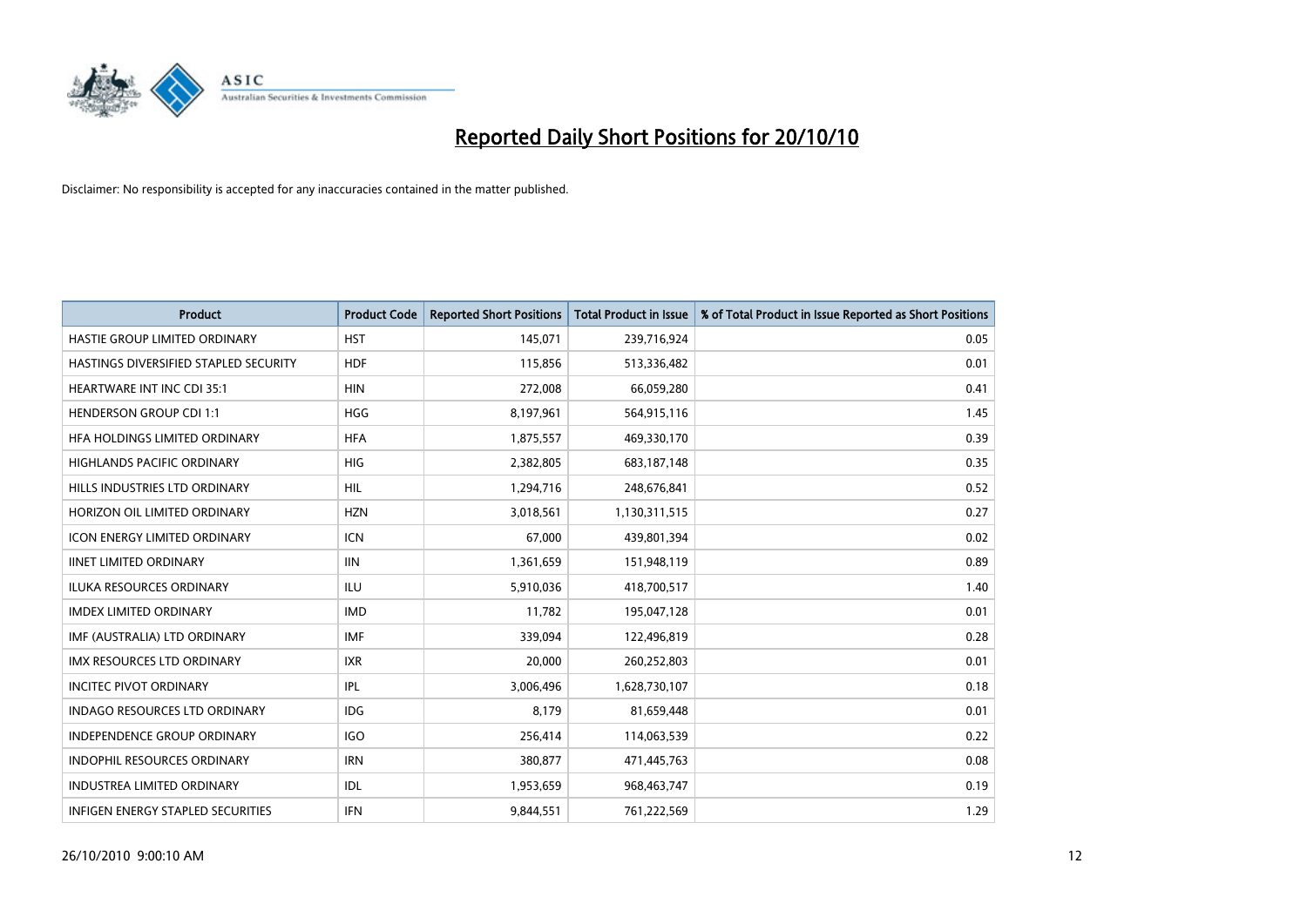

| <b>Product</b>                         | <b>Product Code</b> | <b>Reported Short Positions</b> | <b>Total Product in Issue</b> | % of Total Product in Issue Reported as Short Positions |
|----------------------------------------|---------------------|---------------------------------|-------------------------------|---------------------------------------------------------|
| ING INDUSTRIAL FUND UNITS              | <b>IIF</b>          | 4,589,472                       | 2,592,249,647                 | 0.17                                                    |
| ING OFFICE FUND STAPLED SECURITIES     | <b>IOF</b>          | 7,139,958                       | 2,729,071,212                 | 0.27                                                    |
| ING RE COM GROUP STAPLED SECURITIES    | <b>ILF</b>          | 9,075                           | 441,029,194                   | 0.00                                                    |
| INSURANCE AUSTRALIA ORDINARY           | IAG                 | 2,884,784                       | 2,078,994,021                 | 0.13                                                    |
| <b>INTEGRA MINING LTD, ORDINARY</b>    | <b>IGR</b>          | 1,729,855                       | 755,792,394                   | 0.22                                                    |
| <b>INTOLL GROUP STAPLED SECURITIES</b> | <b>ITO</b>          | 8,034,843                       | 2,261,732,048                 | 0.35                                                    |
| <b>INTREPID MINES ORDINARY</b>         | <b>IAU</b>          | 1,240,849                       | 431,756,358                   | 0.29                                                    |
| <b>INVOCARE LIMITED ORDINARY</b>       | <b>IVC</b>          | 816,229                         | 102,394,649                   | 0.78                                                    |
| ION LIMITED ORDINARY                   | <b>ION</b>          | 164,453                         | 256,365,105                   | 0.06                                                    |
| <b>IOOF HOLDINGS LTD ORDINARY</b>      | IFL.                | 1,407,678                       | 229,794,395                   | 0.60                                                    |
| <b>IRESS MARKET TECH. ORDINARY</b>     | <b>IRE</b>          | 2,122,082                       | 126,018,142                   | 1.69                                                    |
| <b>IRON ORE HOLDINGS ORDINARY</b>      | <b>IOH</b>          | 43,061                          | 135,381,616                   | 0.03                                                    |
| ISHARES GLOBAL 100 CDI 1:1             | <b>IOO</b>          | 7,676                           | 10,600,000                    | 0.07                                                    |
| <b>ISHARES MSCI EAFE CDI 1:1</b>       | <b>IVE</b>          | 75,419                          | 590,400,000                   | 0.01                                                    |
| ISHARES MSCI JAPAN CDI 1:1             | <b>IIP</b>          | 2,552                           | 822,000,000                   | 0.00                                                    |
| ISHARES RUSSELL 2000 CDI 1:1           | <b>IRU</b>          | 2.608                           | 147,350,000                   | 0.00                                                    |
| ISHARES S&P 500 CDI 1:1                | <b>IVV</b>          | 17,084                          | 116,350,000                   | 0.01                                                    |
| ISHARES S&P SCAP 600 CDI 1:1           | <b>IJR</b>          | 4,712                           | 71,300,000                    | 0.01                                                    |
| <b>ISOFT GROUP LIMITED ORDINARY</b>    | <b>ISF</b>          | 18,561,370                      | 1,070,595,874                 | 1.74                                                    |
| IVANHOE AUSTRALIA ORDINARY             | <b>IVA</b>          |                                 | 418,083,853                   | 0.00                                                    |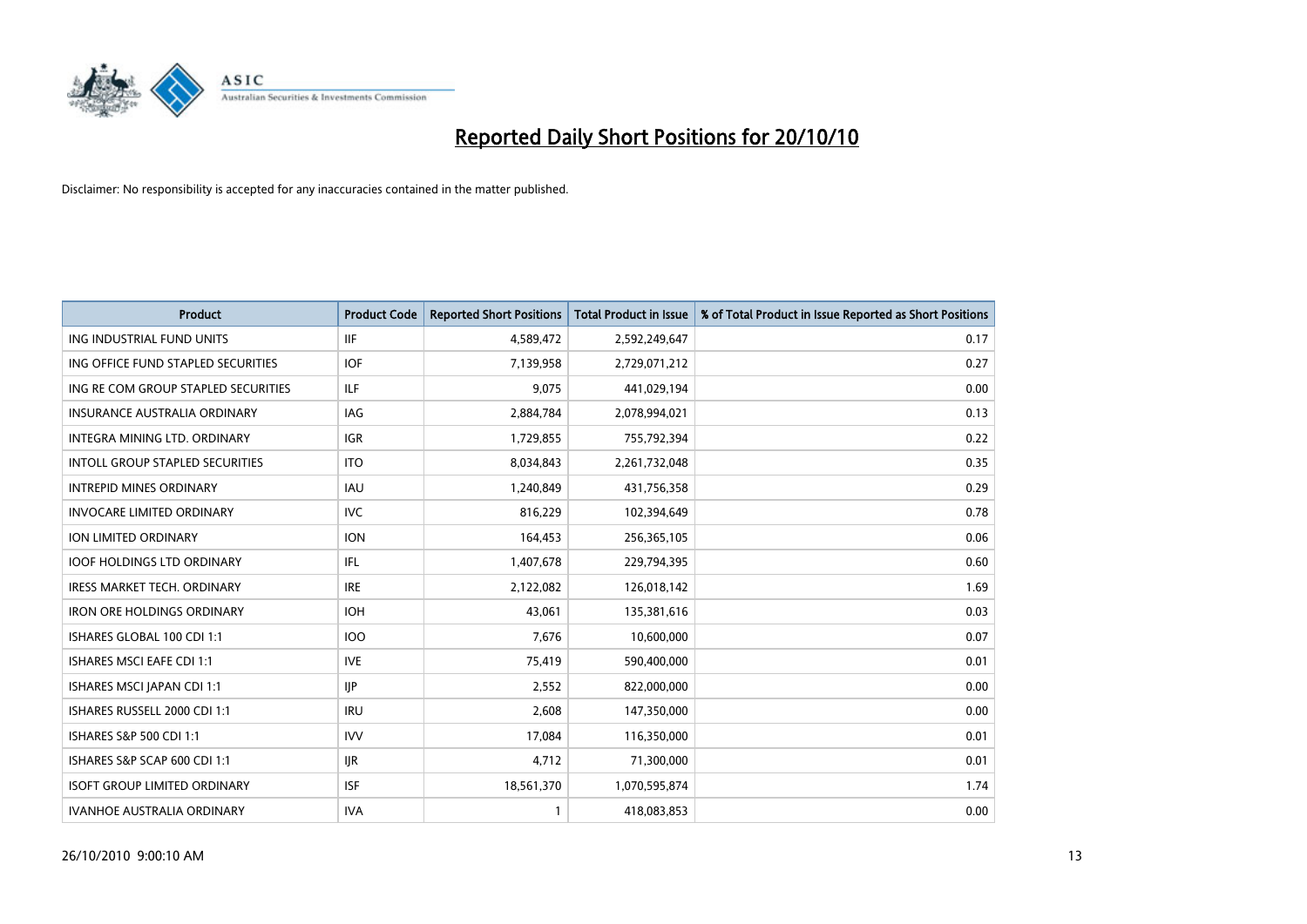

| <b>Product</b>                                  | <b>Product Code</b> | <b>Reported Short Positions</b> | <b>Total Product in Issue</b> | % of Total Product in Issue Reported as Short Positions |
|-------------------------------------------------|---------------------|---------------------------------|-------------------------------|---------------------------------------------------------|
| <b>JABIRU METALS LTD ORDINARY</b>               | <b>JML</b>          | 703,943                         | 552,619,180                   | 0.12                                                    |
| <b>JAMES HARDIE INDUST CHESS DEPOSITARY INT</b> | <b>IHX</b>          | 13,952,982                      | 435,726,268                   | 3.18                                                    |
| <b>JAMESON RESOURCES ORDINARY</b>               | JAL                 | 1,600,000                       | 63,885,910                    | 2.50                                                    |
| <b>JB HI-FI LIMITED ORDINARY</b>                | <b>IBH</b>          | 7,699,399                       | 109,200,612                   | 7.05                                                    |
| <b>KAGARA LTD ORDINARY</b>                      | KZL                 | 5,393,560                       | 707,789,717                   | 0.76                                                    |
| KAROON GAS AUSTRALIA ORDINARY                   | <b>KAR</b>          | 515,521                         | 205,508,127                   | 0.24                                                    |
| KATHMANDU HOLD LTD ORDINARY                     | <b>KMD</b>          | 658.688                         | 200,000,000                   | 0.32                                                    |
| <b>KEYBRIDGE CAPITAL ORDINARY</b>               | <b>KBC</b>          | 5,999                           | 172,070,564                   | 0.00                                                    |
| KIMBERLEY METALS LTD ORDINARY                   | <b>KBL</b>          | 2,609                           | 115,216,206                   | 0.00                                                    |
| KINGS MINERALS NL ORDINARY                      | <b>KMN</b>          | 150,000                         | 593,228,136                   | 0.03                                                    |
| KINGSGATE CONSOLID. ORDINARY                    | <b>KCN</b>          | 989,307                         | 101,087,786                   | 0.99                                                    |
| KINGSROSE MINING LTD ORDINARY                   | <b>KRM</b>          | 4,500                           | 248,920,560                   | 0.00                                                    |
| LEIGHTON HOLDINGS ORDINARY                      | LEI                 | 5,675,072                       | 300,809,799                   | 1.88                                                    |
| LEND LEASE GROUP UNIT/ORD STAPLED               | LLC                 | 651,760                         | 565,558,754                   | 0.12                                                    |
| LINC ENERGY LTD ORDINARY                        | <b>LNC</b>          | 1,152,610                       | 496,448,738                   | 0.24                                                    |
| LYNAS CORPORATION ORDINARY                      | <b>LYC</b>          | 7,181,877                       | 1,656,999,093                 | 0.44                                                    |
| M2 TELECOMMUNICATION ORDINARY                   | <b>MTU</b>          | 12,404                          | 122,238,195                   | 0.01                                                    |
| MAC SERVICES (THE) ORDINARY                     | <b>MSL</b>          | 69,791                          | 165,966,692                   | 0.04                                                    |
| MACARTHUR COAL ORDINARY                         | <b>MCC</b>          | 1,513,289                       | 297,358,068                   | 0.50                                                    |
| <b>MACMAHON HOLDINGS ORDINARY</b>               | <b>MAH</b>          | 3,989,101                       | 733,711,705                   | 0.54                                                    |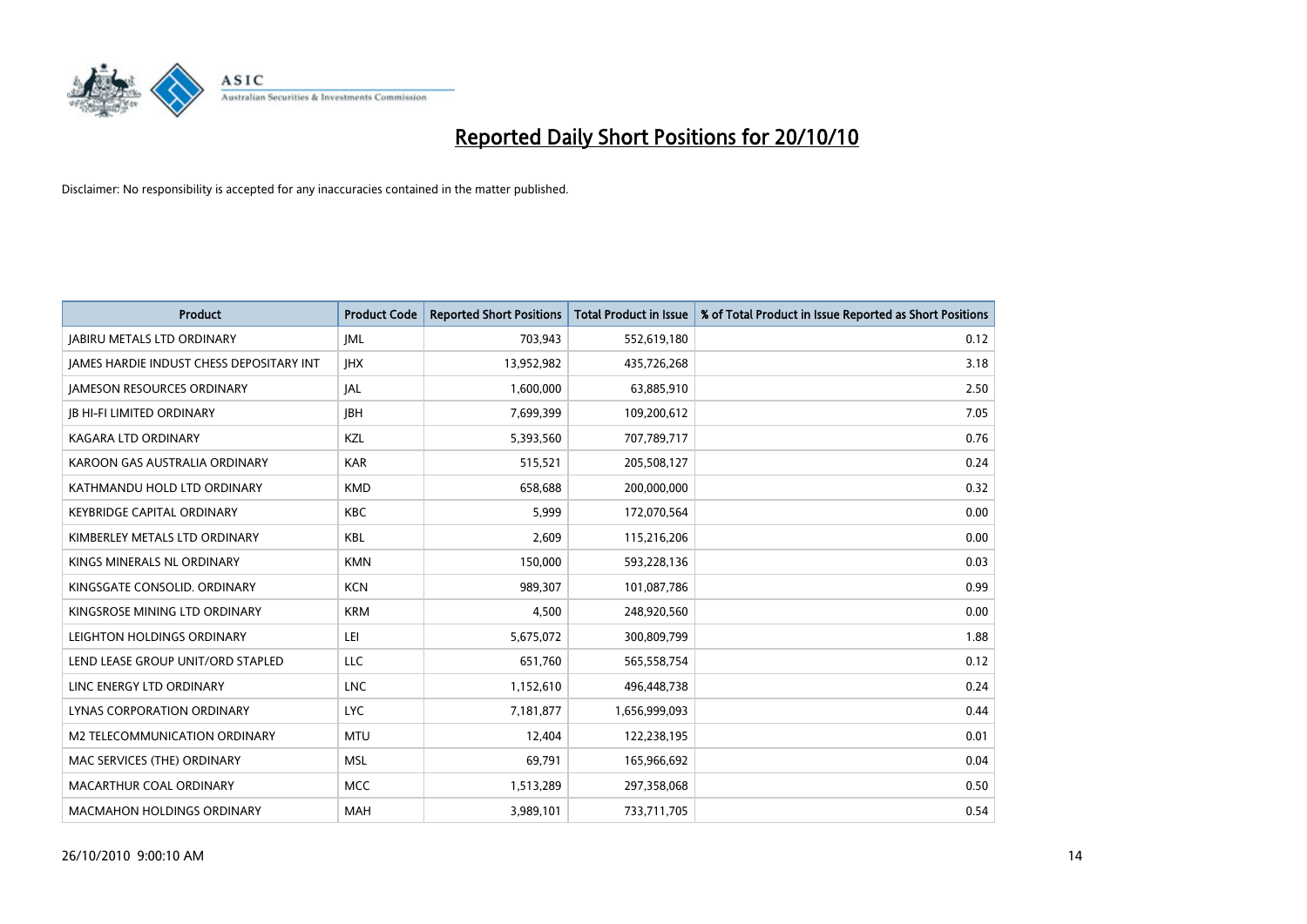

| <b>Product</b>                        | <b>Product Code</b> | <b>Reported Short Positions</b> | <b>Total Product in Issue</b> | % of Total Product in Issue Reported as Short Positions |
|---------------------------------------|---------------------|---------------------------------|-------------------------------|---------------------------------------------------------|
| MACQ ATLAS ROADS GRP ORDINARY STAPLED | <b>MQA</b>          | 235,097                         | 452,345,907                   | 0.05                                                    |
| MACQUARIE GROUP LTD ORDINARY          | <b>MOG</b>          | 4,880,608                       | 345,601,301                   | 1.43                                                    |
| <b>MANTRA RESOURCES ORDINARY</b>      | <b>MRU</b>          | 4,526                           | 130,229,188                   | 0.00                                                    |
| MAP GROUP STAPLED US PROHIBIT.        | <b>MAP</b>          | 955,131                         | 1,861,210,782                 | 0.05                                                    |
| <b>MARION ENERGY ORDINARY</b>         | <b>MAE</b>          | 374,994                         | 429,822,043                   | 0.09                                                    |
| MCMILLAN SHAKESPEARE ORDINARY         | <b>MMS</b>          | 177,161                         | 67,849,516                    | 0.26                                                    |
| MCPHERSON'S LTD ORDINARY              | <b>MCP</b>          | 17,328                          | 71,651,758                    | 0.02                                                    |
| MEDUSA MINING LTD ORDINARY            | <b>MML</b>          | 632,804                         | 187,584,911                   | 0.33                                                    |
| MELBOURNE IT LIMITED ORDINARY         | <b>MLB</b>          | 149,987                         | 79,596,767                    | 0.19                                                    |
| MEO AUSTRALIA LTD ORDINARY            | <b>MEO</b>          | 474,711                         | 477,220,955                   | 0.10                                                    |
| MERMAID MARINE ORDINARY               | <b>MRM</b>          | 63,497                          | 188,672,387                   | 0.03                                                    |
| MESOBLAST LIMITED ORDINARY            | <b>MSB</b>          | 18,709                          | 158,140,556                   | 0.01                                                    |
| METALS X LIMITED ORDINARY             | <b>MLX</b>          | 326,940                         | 1,365,661,782                 | 0.03                                                    |
| METCASH LIMITED ORDINARY              | <b>MTS</b>          | 20,120,872                      | 768,523,847                   | 2.61                                                    |
| METGASCO LIMITED ORDINARY             | <b>MEL</b>          | 235,435                         | 250,803,468                   | 0.09                                                    |
| METMINCO LIMITED ORDINARY             | <b>MNC</b>          | 300,000                         | 836,622,979                   | 0.04                                                    |
| MICLYN EXP OFFSHR ORDINARY            | <b>MIO</b>          | 353,968                         | 271,700,000                   | 0.12                                                    |
| MINARA RESOURCES ORDINARY             | <b>MRE</b>          | 3,771,659                       | 1,167,783,517                 | 0.32                                                    |
| MINCOR RESOURCES NL ORDINARY          | <b>MCR</b>          | 200,931                         | 200,608,804                   | 0.09                                                    |
| MINERAL DEPOSITS ORDINARY             | <b>MDL</b>          | 945,889                         | 606,441,673                   | 0.16                                                    |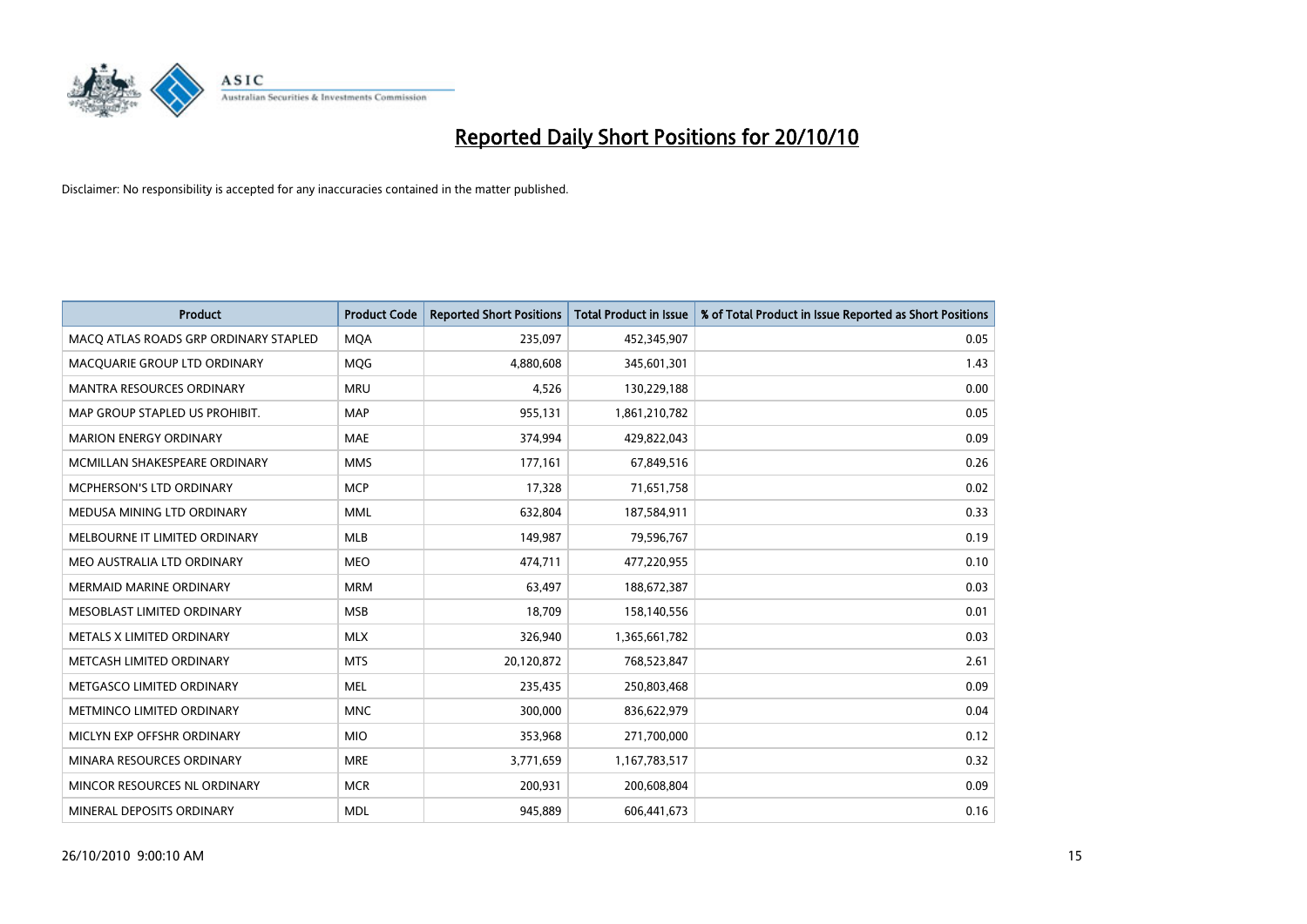

| <b>Product</b>                    | <b>Product Code</b> | <b>Reported Short Positions</b> | <b>Total Product in Issue</b> | % of Total Product in Issue Reported as Short Positions |
|-----------------------------------|---------------------|---------------------------------|-------------------------------|---------------------------------------------------------|
| MINERAL RESOURCES, ORDINARY       | <b>MIN</b>          | 142,276                         | 167,822,485                   | 0.08                                                    |
| MIRABELA NICKEL LTD ORDINARY      | <b>MBN</b>          | 13,192,779                      | 416,059,630                   | 3.17                                                    |
| MIRVAC GROUP STAPLED SECURITIES   | <b>MGR</b>          | 6,034,650                       | 3,415,819,357                 | 0.17                                                    |
| MITCHELL COMMUNITCA. ORDINARY     | <b>MCU</b>          | 16,057                          | 301,883,014                   | 0.01                                                    |
| <b>MOLOPO ENERGY LTD ORDINARY</b> | <b>MPO</b>          | 296,889                         | 250,972,584                   | 0.11                                                    |
| MONADELPHOUS GROUP ORDINARY       | <b>MND</b>          | 482,092                         | 87,521,827                    | 0.55                                                    |
| <b>MOSAIC OIL NL ORDINARY</b>     | <b>MOS</b>          | 41,742                          | 866,910,775                   | 0.00                                                    |
| MOUNT GIBSON IRON ORDINARY        | <b>MGX</b>          | 2,336,145                       | 1,079,570,693                 | 0.21                                                    |
| MURCHISON METALS LTD ORDINARY     | <b>MMX</b>          | 5,174,234                       | 435,884,268                   | 1.18                                                    |
| MYER HOLDINGS LTD ORDINARY        | <b>MYR</b>          | 15,615,533                      | 581,517,884                   | 2.68                                                    |
| MYSTATE LIMITED ORDINARY          | <b>MYS</b>          | 1,400                           | 67,439,158                    | 0.00                                                    |
| NATIONAL AUST. BANK ORDINARY      | <b>NAB</b>          | 13,866,830                      | 2,133,340,708                 | 0.62                                                    |
| NATURAL FUEL LIMITED ORDINARY     | <b>NFL</b>          |                                 | 721,912                       | 0.00                                                    |
| NAVITAS LIMITED ORDINARY          | <b>NVT</b>          | 387,820                         | 342,450,567                   | 0.11                                                    |
| NEPTUNE MARINE ORDINARY           | <b>NMS</b>          | 3,207,083                       | 438,935,619                   | 0.73                                                    |
| NEW HOPE CORPORATION ORDINARY     | <b>NHC</b>          | 716,624                         | 830,230,549                   | 0.09                                                    |
| NEWCREST MINING ORDINARY          | <b>NCM</b>          | 4,049,379                       | 764,486,927                   | 0.50                                                    |
| NEWS CORP A NON-VOTING CDI        | <b>NWSLV</b>        | 510,842                         | 1,828,177,417                 | 0.03                                                    |
| NEWS CORP B VOTING CDI            | <b>NWS</b>          | 7,820,574                       | 798,520,953                   | 0.97                                                    |
| NEXBIS LIMITED ORDINARY           | <b>NBS</b>          | 63,733                          | 498,972,940                   | 0.01                                                    |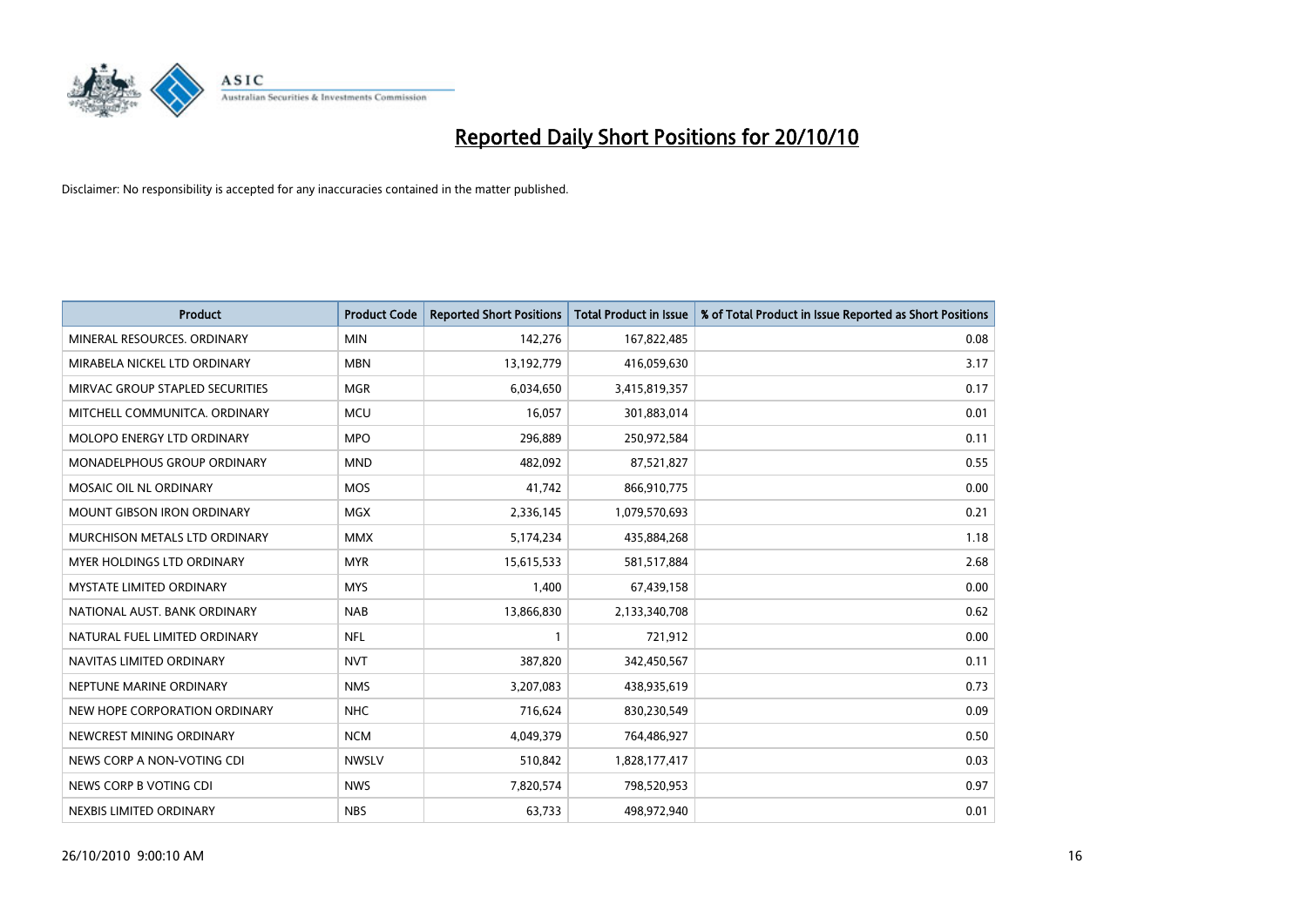

| <b>Product</b>                        | <b>Product Code</b> | <b>Reported Short Positions</b> | <b>Total Product in Issue</b> | % of Total Product in Issue Reported as Short Positions |
|---------------------------------------|---------------------|---------------------------------|-------------------------------|---------------------------------------------------------|
| NEXUS ENERGY LIMITED ORDINARY         | <b>NXS</b>          | 5,862,533                       | 988,257,304                   | 0.58                                                    |
| NIB HOLDINGS LIMITED ORDINARY         | <b>NHF</b>          | 8,911                           | 495,431,427                   | 0.00                                                    |
| NICK SCALI LIMITED ORDINARY           | <b>NCK</b>          | 35,846                          | 81,000,000                    | 0.04                                                    |
| NIDO PETROLEUM ORDINARY               | <b>NDO</b>          | 6,522,615                       | 1,107,550,321                 | 0.58                                                    |
| NKWE PLATINUM 10C US COMMON           | <b>NKP</b>          | 205,681                         | 559,651,184                   | 0.03                                                    |
| NORTHERN CREST ORDINARY               | <b>NOC</b>          | 24,345                          | 116,074,781                   | 0.02                                                    |
| NORTHERN IRON LTD ORDINARY            | <b>NFE</b>          | 1,795,492                       | 292,204,786                   | 0.60                                                    |
| NRW HOLDINGS LIMITED ORDINARY         | <b>NWH</b>          | 164,229                         | 251,223,000                   | 0.05                                                    |
| NUFARM LIMITED ORDINARY               | <b>NUF</b>          | 9,264,484                       | 261,775,731                   | 3.56                                                    |
| NUPLEX INDUSTRIES ORDINARY            | <b>NPX</b>          | 47,156                          | 195,060,783                   | 0.02                                                    |
| NYOTA MINERALS LTD ORDINARY           | <b>NYO</b>          | 405,000                         | 317,993,276                   | 0.13                                                    |
| <b>OAKTON LIMITED ORDINARY</b>        | <b>OKN</b>          | 513,356                         | 93,632,735                    | 0.55                                                    |
| OCEANAGOLD CORP. CHESS DEPOSITARY INT | OGC                 | 510,684                         | 228,897,612                   | 0.22                                                    |
| OCEANIA CAPITAL LTD ORDINARY          | <b>OCP</b>          | 2,500                           | 91,921,295                    | 0.00                                                    |
| OIL SEARCH LTD ORDINARY               | OSH                 | 10,054,423                      | 1,312,888,303                 | 0.74                                                    |
| OM HOLDINGS LIMITED ORDINARY          | OMH                 | 1,234,185                       | 503,085,150                   | 0.25                                                    |
| <b>ONESTEEL LIMITED ORDINARY</b>      | OST                 | 1,964,389                       | 1,334,683,421                 | 0.13                                                    |
| ORICA LIMITED ORDINARY                | ORI                 | 3,578,705                       | 362,100,430                   | 0.97                                                    |
| ORIGIN ENERGY ORDINARY                | <b>ORG</b>          | 5,424,074                       | 884,360,012                   | 0.59                                                    |
| OTTO ENERGY LIMITED ORDINARY          | <b>OEL</b>          | 109.204                         | 1,134,540,071                 | 0.01                                                    |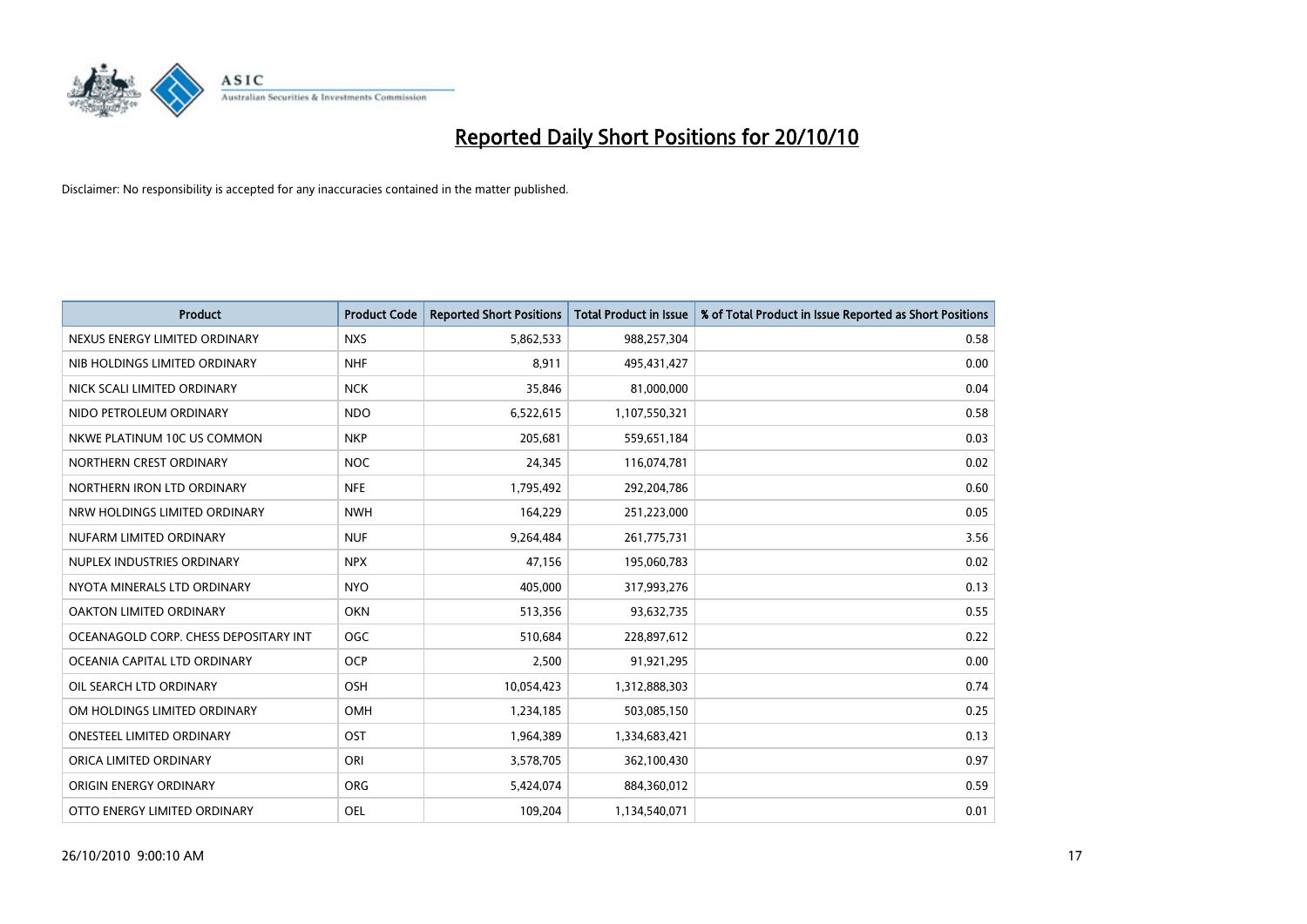

| <b>Product</b>                          | <b>Product Code</b> | <b>Reported Short Positions</b> | <b>Total Product in Issue</b> | % of Total Product in Issue Reported as Short Positions |
|-----------------------------------------|---------------------|---------------------------------|-------------------------------|---------------------------------------------------------|
| <b>OZ MINERALS ORDINARY</b>             | OZL                 | 117,915,347                     | 3,121,339,730                 | 3.78                                                    |
| PACIFIC BRANDS ORDINARY                 | <b>PBG</b>          | 6,445,263                       | 931,386,248                   | 0.69                                                    |
| PALADIN ENERGY LTD ORDINARY             | <b>PDN</b>          | 12,548,910                      | 718,423,382                   | 1.75                                                    |
| PANAUST LIMITED ORDINARY                | <b>PNA</b>          | 8,858,132                       | 2,954,376,819                 | 0.30                                                    |
| PANORAMIC RESOURCES ORDINARY            | PAN                 | 774,093                         | 206,062,842                   | 0.38                                                    |
| PAPERLINX LIMITED ORDINARY              | <b>PPX</b>          | 16,532,560                      | 603,580,761                   | 2.74                                                    |
| PAPERLINX SPS TRUST STEP UP PERP. PREF. | <b>PXUPA</b>        | 5,000                           | 2,850,000                     | 0.18                                                    |
| PATTIES FOODS LTD ORDINARY              | PFL                 |                                 | 138,908,853                   | 0.00                                                    |
| PEAK RESOURCES ORDINARY                 | <b>PEK</b>          | 77,510                          | 121,683,093                   | 0.06                                                    |
| PEET LIMITED ORDINARY                   | <b>PPC</b>          | 113,995                         | 300,681,486                   | 0.04                                                    |
| PENINSULA MINERALS ORDINARY             | <b>PEN</b>          | 5,000                           | 1,633,103,715                 | 0.00                                                    |
| PERILYA LIMITED ORDINARY                | PEM                 | 467,918                         | 526,075,563                   | 0.09                                                    |
| PERPETUAL LIMITED ORDINARY              | PPT                 | 2,427,755                       | 43,692,215                    | 5.57                                                    |
| PERSEUS MINING LTD ORDINARY             | PRU                 | 875,230                         | 421,307,088                   | 0.20                                                    |
| PETSEC ENERGY ORDINARY                  | <b>PSA</b>          | 223,332                         | 231,283,622                   | 0.10                                                    |
| PHARMAXIS LTD ORDINARY                  | <b>PXS</b>          | 1,350,315                       | 225,764,934                   | 0.60                                                    |
| PHOTON GROUP LTD ORDINARY               | <b>PGA</b>          | 250,510                         | 1,540,062,626                 | 0.02                                                    |
| PIKE RIVER COAL ORDINARY                | <b>PRC</b>          | 456,320                         | 405,301,433                   | 0.11                                                    |
| PLATINUM ASSET ORDINARY                 | <b>PTM</b>          | 3,704,820                       | 561,347,878                   | 0.65                                                    |
| PLATINUM AUSTRALIA ORDINARY             | <b>PLA</b>          | 5,790,351                       | 321,130,521                   | 1.79                                                    |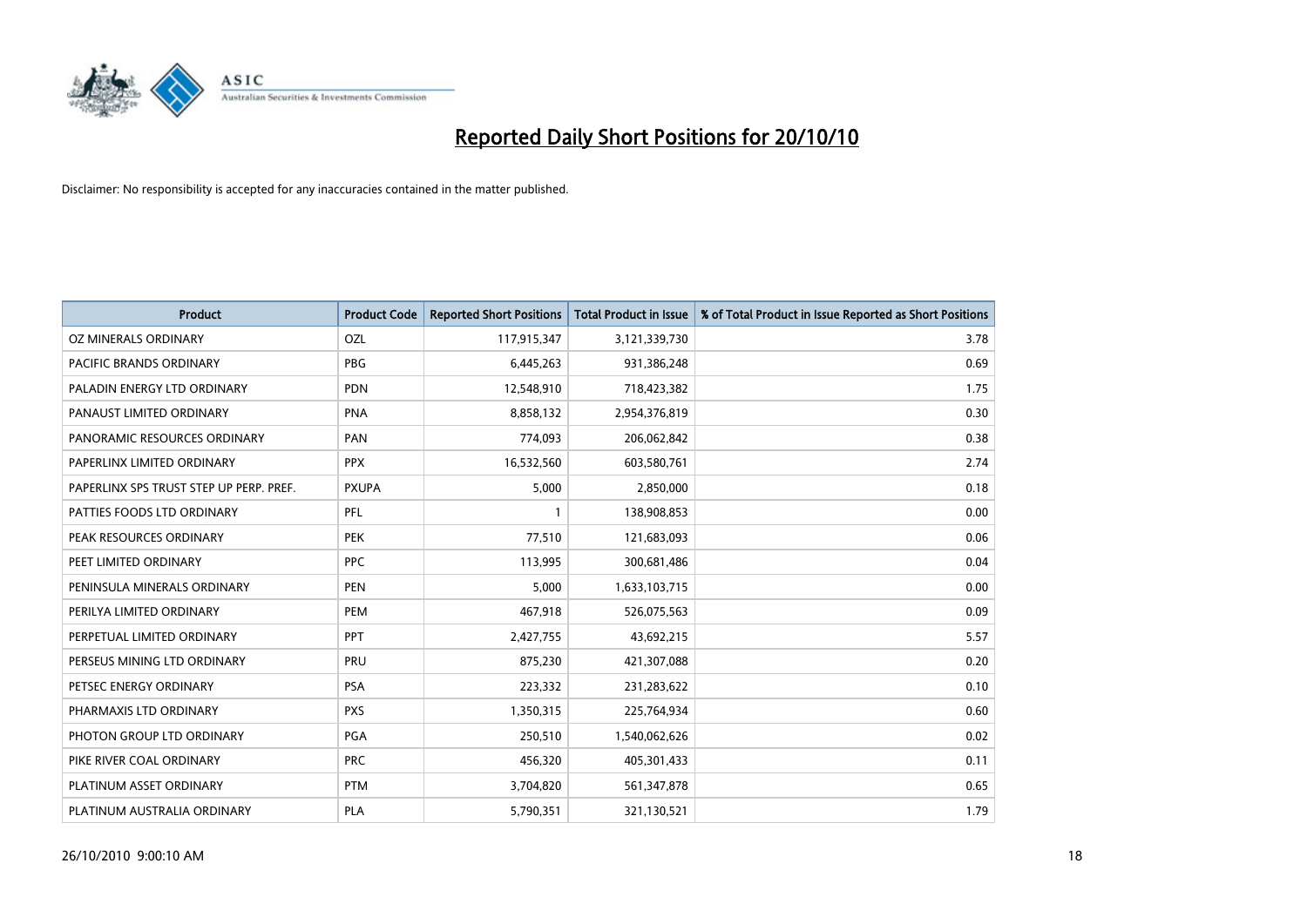

| <b>Product</b>                       | <b>Product Code</b> | <b>Reported Short Positions</b> | Total Product in Issue | % of Total Product in Issue Reported as Short Positions |
|--------------------------------------|---------------------|---------------------------------|------------------------|---------------------------------------------------------|
| PLATINUM CAPITAL LTD ORDINARY        | <b>PMC</b>          |                                 | 163,732,888            | 0.00                                                    |
| PMP LIMITED ORDINARY                 | <b>PMP</b>          | 1,728,362                       | 335,338,483            | 0.51                                                    |
| PORT BOUVARD LIMITED ORDINARY        | PBD                 | 6.754                           | 593,868,295            | 0.00                                                    |
| PREMIER INVESTMENTS ORDINARY         | <b>PMV</b>          | 117,806                         | 155,030,045            | 0.08                                                    |
| PRIMARY HEALTH CARE ORDINARY         | <b>PRY</b>          | 9,709,228                       | 495,978,188            | 1.97                                                    |
| PRIME INFR GROUP. STAPLED SECURITIES | PIH                 | 167,592                         | 351,776,795            | 0.04                                                    |
| PRIME MEDIA GRP LTD ORDINARY         | PRT                 | $\overline{2}$                  | 366,330,303            | 0.00                                                    |
| PRIMEAG AUSTRALIA ORDINARY           | PAG                 | 311,454                         | 150,569,976            | 0.21                                                    |
| PROGEN PHARMACEUTIC ORDINARY         | PGL                 | 151,596                         | 24,709,097             | 0.61                                                    |
| PROGRAMMED ORDINARY                  | <b>PRG</b>          | 139,577                         | 118,169,908            | 0.11                                                    |
| PSIVIDA CORP CDI 1:1                 | <b>PVA</b>          | 6,878                           | 7,821,140              | 0.09                                                    |
| <b>QANTAS AIRWAYS ORDINARY</b>       | QAN                 | 26,855,866                      | 2,265,123,620          | 1.15                                                    |
| <b>OBE INSURANCE GROUP ORDINARY</b>  | OBE                 | 21,570,141                      | 1,051,600,529          | 2.03                                                    |
| RAMELIUS RESOURCES ORDINARY          | <b>RMS</b>          | 165,329                         | 291,208,795            | 0.05                                                    |
| RAMSAY HEALTH CARE ORDINARY          | <b>RHC</b>          | 1,860,184                       | 202,081,252            | 0.91                                                    |
| <b>RANGE RESOURCES LTD ORDINARY</b>  | <b>RRS</b>          | 1,250,000                       | 1,162,167,306          | 0.11                                                    |
| <b>RCR TOMLINSON ORDINARY</b>        | <b>RCR</b>          | 68,067                          | 131,985,172            | 0.05                                                    |
| <b>REA GROUP ORDINARY</b>            | <b>REA</b>          | 23,683                          | 128,439,366            | 0.01                                                    |
| <b>RED FORK ENERGY ORDINARY</b>      | <b>RFE</b>          | 7,696                           | 139,535,000            | 0.01                                                    |
| REDFLEX HOLDINGS ORDINARY            | <b>RDF</b>          | 2,048                           | 110,345,599            | 0.00                                                    |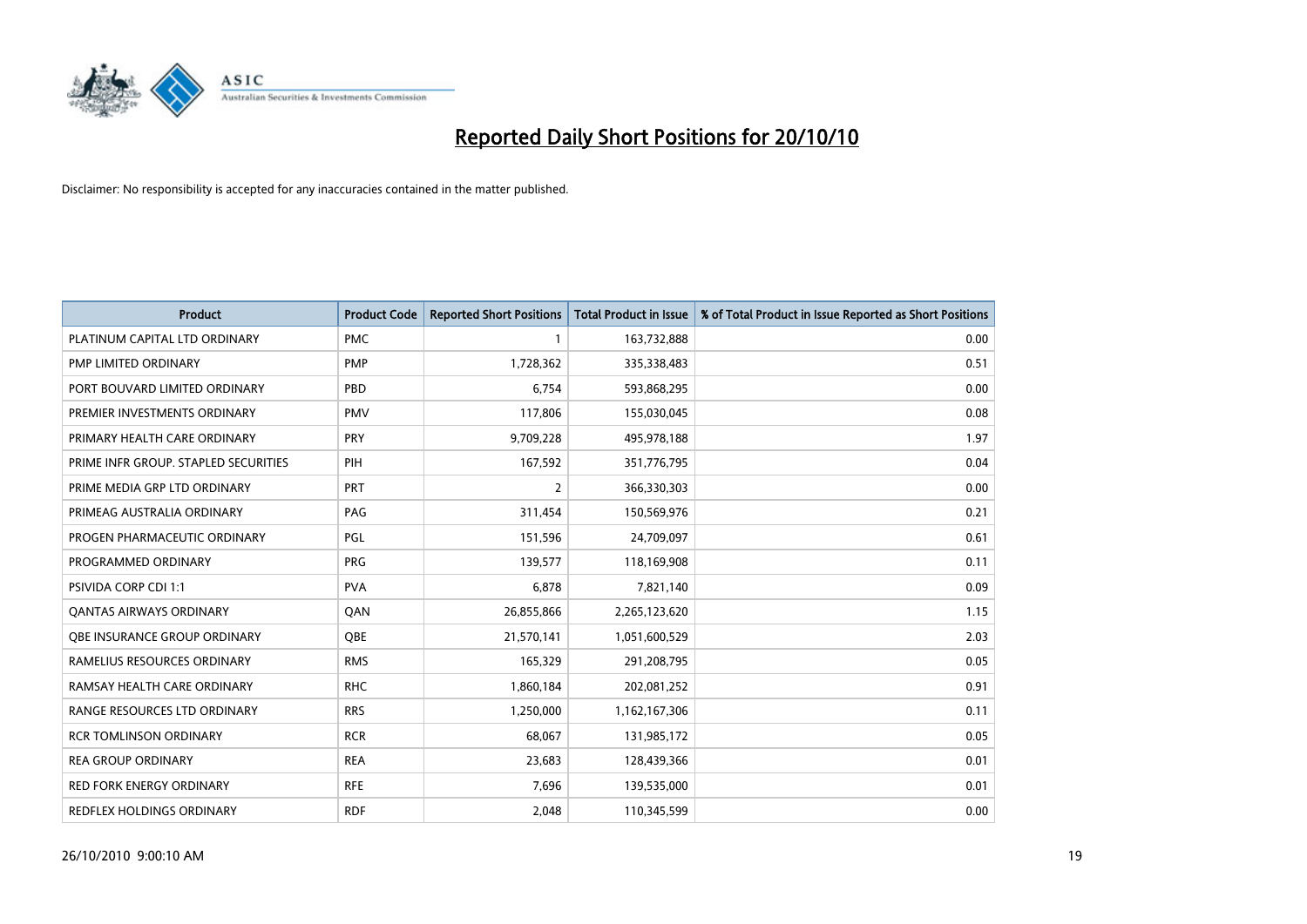

| <b>Product</b>                      | <b>Product Code</b> | <b>Reported Short Positions</b> | Total Product in Issue | % of Total Product in Issue Reported as Short Positions |
|-------------------------------------|---------------------|---------------------------------|------------------------|---------------------------------------------------------|
| REED RESOURCES LTD ORDINARY         | <b>RDR</b>          | 268,205                         | 192,271,768            | 0.14                                                    |
| <b>REGIS RESOURCES ORDINARY</b>     | <b>RRL</b>          | 234,259                         | 423,878,034            | 0.05                                                    |
| RESMED INC CDI 10:1                 | <b>RMD</b>          | 4,479,861                       | 1,516,163,980          | 0.30                                                    |
| RESOLUTE MINING ORDINARY            | <b>RSG</b>          | 678,140                         | 451,380,935            | 0.15                                                    |
| RESOURCE EQUIP LTD ORDINARY         | <b>ROL</b>          | 2,500                           | 154,217,420            | 0.00                                                    |
| <b>RESOURCE GENERATION ORDINARY</b> | <b>RES</b>          | 157,911                         | 182,680,530            | 0.09                                                    |
| REVERSE CORP LIMITED ORDINARY       | <b>REF</b>          | 25,141                          | 92,382,175             | 0.03                                                    |
| REX MINERALS LIMITED ORDINARY       | <b>RXM</b>          | 15,959                          | 132,199,460            | 0.01                                                    |
| RHG LIMITED ORDINARY                | <b>RHG</b>          | 13,020                          | 318,745,978            | 0.00                                                    |
| RIDLEY CORPORATION ORDINARY         | <b>RIC</b>          | 55,114                          | 307,817,071            | 0.02                                                    |
| RIO TINTO LIMITED ORDINARY          | <b>RIO</b>          | 21,559,423                      | 606,831,240            | 3.55                                                    |
| RIVERCITY MOTORWAY STAPLED          | <b>RCY</b>          | 299,192                         | 957,010,115            | 0.03                                                    |
| RIVERSDALE MINING ORDINARY          | <b>RIV</b>          | 163,069                         | 236,033,688            | 0.07                                                    |
| ROC OIL COMPANY ORDINARY            | <b>ROC</b>          | 4,952,543                       | 713,154,560            | 0.68                                                    |
| SAI GLOBAL LIMITED ORDINARY         | SAI                 | 15,194                          | 197,852,152            | 0.00                                                    |
| SALMAT LIMITED ORDINARY             | <b>SLM</b>          | 78,195                          | 159,134,483            | 0.05                                                    |
| SAMSON OIL & GAS LTD ORDINARY       | SSN                 | 380,000                         | 1,663,929,592          | 0.02                                                    |
| SANDFIRE RESOURCES ORDINARY         | <b>SFR</b>          | 69,545                          | 131,734,760            | 0.05                                                    |
| <b>SANTOS LTD ORDINARY</b>          | <b>STO</b>          | 3,702,305                       | 834,019,875            | 0.45                                                    |
| SARACEN MINERAL ORDINARY            | <b>SAR</b>          | 174,567                         | 491,984,749            | 0.03                                                    |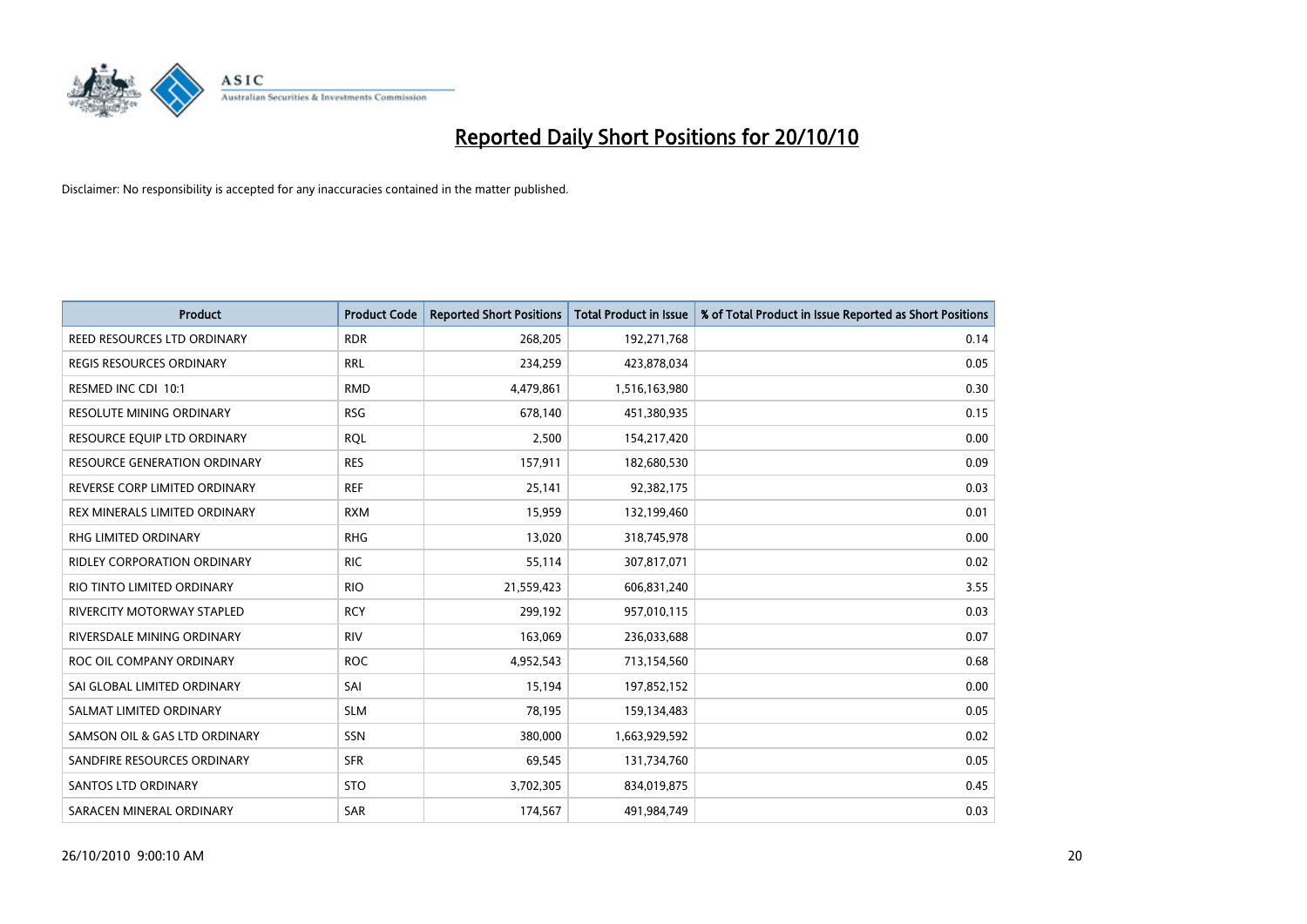

| <b>Product</b>                           | <b>Product Code</b> | <b>Reported Short Positions</b> | <b>Total Product in Issue</b> | % of Total Product in Issue Reported as Short Positions |
|------------------------------------------|---------------------|---------------------------------|-------------------------------|---------------------------------------------------------|
| SEDGMAN LIMITED ORDINARY                 | <b>SDM</b>          | 163,452                         | 207,997,898                   | 0.07                                                    |
| SEEK LIMITED ORDINARY                    | <b>SEK</b>          | 3,928,802                       | 336,584,488                   | 1.16                                                    |
| SELECT HARVESTS ORDINARY                 | SHV                 | 47                              | 55,667,043                    | 0.00                                                    |
| SENETAS CORPORATION ORDINARY             | <b>SEN</b>          | 756,999                         | 461,522,263                   | 0.16                                                    |
| SERVCORP LIMITED ORDINARY                | SRV                 | 102,829                         | 98,440,807                    | 0.10                                                    |
| SERVICE STREAM ORDINARY                  | <b>SSM</b>          | 344,663                         | 283,418,867                   | 0.12                                                    |
| SEVEN GROUP HOLDINGS ORDINARY            | <b>SVW</b>          | 200,229                         | 305,410,281                   | 0.07                                                    |
| SIGMA PHARMACEUTICAL ORDINARY            | SIP                 | 8,768,152                       | 1,178,626,572                 | 0.73                                                    |
| SILEX SYSTEMS ORDINARY                   | <b>SLX</b>          | 179,197                         | 149,506,391                   | 0.11                                                    |
| SILVER LAKE RESOURCE ORDINARY            | <b>SLR</b>          | 55,672                          | 178,757,838                   | 0.03                                                    |
| SIMS METAL MGMT LTD ORDINARY             | SGM                 | 2,787,462                       | 203,993,432                   | 1.36                                                    |
| SINGAPORE TELECOMM. CHESS DEPOSITARY INT | SGT                 | 2,922,698                       | 389,173,075                   | 0.74                                                    |
| SKILLED GROUP LTD ORDINARY               | <b>SKE</b>          | 93,022                          | 190,738,408                   | 0.04                                                    |
| SKY CITY ENTERTAIN, ORDINARY             | <b>SKC</b>          | 12,220,743                      | 575,114,687                   | 2.12                                                    |
| <b>SKY NETWORK ORDINARY</b>              | <b>SKT</b>          | 1,269,140                       | 389,139,785                   | 0.33                                                    |
| SMS MANAGEMENT, ORDINARY                 | <b>SMX</b>          | 24,305                          | 67,661,358                    | 0.03                                                    |
| SONIC HEALTHCARE ORDINARY                | <b>SHL</b>          | 5,183,827                       | 388,429,875                   | 1.33                                                    |
| SOUL PATTINSON (W.H) ORDINARY            | SOL                 | 2,089                           | 238,640,580                   | 0.00                                                    |
| SP AUSNET STAPLED SECURITIES             | SPN                 | 7,449,666                       | 2,748,353,504                 | 0.26                                                    |
| SPARK INFRASTRUCTURE STAPLED SECURITIES  | SKI                 | 25,988,285                      | 1,209,239,300                 | 2.15                                                    |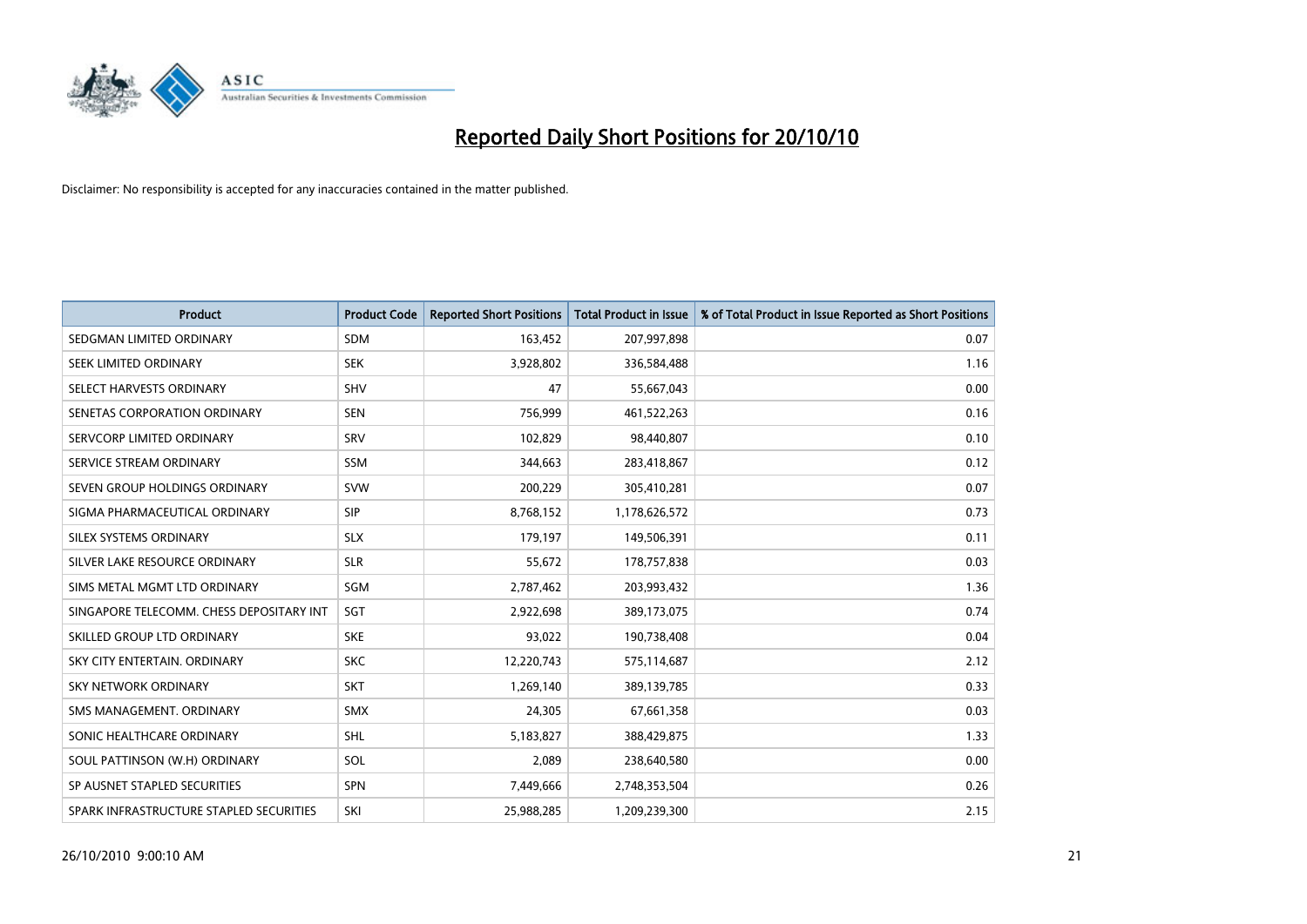

| <b>Product</b>                       | <b>Product Code</b> | <b>Reported Short Positions</b> | <b>Total Product in Issue</b> | % of Total Product in Issue Reported as Short Positions |
|--------------------------------------|---------------------|---------------------------------|-------------------------------|---------------------------------------------------------|
| SPDR 200 FUND ETF UNITS              | <b>STW</b>          | 8                               | 57,328,081                    | 0.00                                                    |
| SPECIALTY FASHION ORDINARY           | SFH                 | 1,663,844                       | 190,964,693                   | 0.88                                                    |
| SPOTLESS GROUP LTD ORDINARY          | SPT                 | 1,096,766                       | 261,070,153                   | 0.41                                                    |
| ST BARBARA LIMITED ORDINARY          | <b>SBM</b>          | 17,859,030                      | 1,953,668,407                 | 0.90                                                    |
| STAGING CONNECTIONS ORDINARY         | <b>STG</b>          | 2,917,189                       | 783,175,134                   | 0.37                                                    |
| STH AMERICAN COR LTD ORDINARY        | SAY                 | 9,200                           | 233,651,371                   | 0.00                                                    |
| STHN CROSS MEDIA ORDINARY            | <b>SXL</b>          | 85,237                          | 378,827,750                   | 0.02                                                    |
| STOCKLAND UNITS/ORD STAPLED          | SGP                 | 12,016,723                      | 2,383,036,717                 | 0.49                                                    |
| STRAITS RESOURCES ORDINARY           | SRL                 | 4,823,512                       | 255,203,613                   | 1.89                                                    |
| STW COMMUNICATIONS ORDINARY          | SGN                 | 221,232                         | 364,310,964                   | 0.06                                                    |
| SUNCORP-METWAY, ORDINARY             | <b>SUN</b>          | 4,540,997                       | 1,281,390,524                 | 0.34                                                    |
| SUNDANCE RESOURCES ORDINARY          | SDL                 | 15,305,901                      | 2,709,995,932                 | 0.56                                                    |
| SUNLAND GROUP LTD ORDINARY           | <b>SDG</b>          | 105,002                         | 251,107,692                   | 0.04                                                    |
| SUPER CHEAP AUTO GRP ORDINARY        | <b>SUL</b>          | 258,512                         | 128,702,619                   | 0.19                                                    |
| SWICK MINING ORDINARY                | <b>SWK</b>          | 1,548                           | 236,724,970                   | 0.00                                                    |
| SYMEX HOLDINGS ORDINARY              | SYM                 | 6,633                           | 125,037,628                   | 0.01                                                    |
| <b>TABCORP HOLDINGS LTD ORDINARY</b> | <b>TAH</b>          | 7,474,977                       | 616,489,466                   | 1.19                                                    |
| <b>TALENT2 INTERNATION ORDINARY</b>  | <b>TWO</b>          | 7                               | 141,271,875                   | 0.00                                                    |
| <b>TALISMAN MINING ORDINARY</b>      | <b>TLM</b>          | 31,000                          | 109,255,815                   | 0.03                                                    |
| TAP OIL LIMITED ORDINARY             | <b>TAP</b>          | 313,802                         | 169,892,964                   | 0.17                                                    |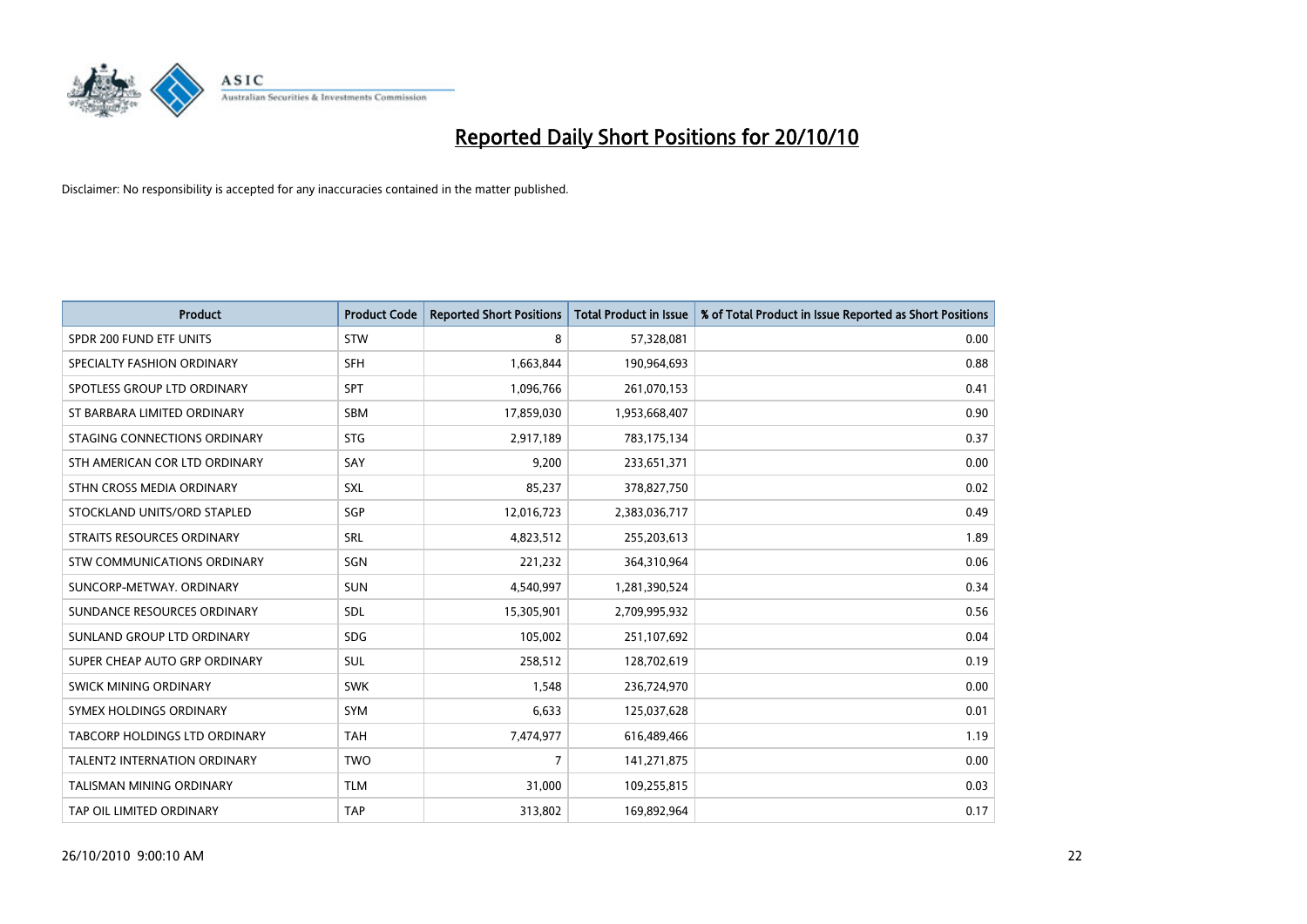

| <b>Product</b>                          | <b>Product Code</b> | <b>Reported Short Positions</b> | <b>Total Product in Issue</b> | % of Total Product in Issue Reported as Short Positions |
|-----------------------------------------|---------------------|---------------------------------|-------------------------------|---------------------------------------------------------|
| <b>TASSAL GROUP LIMITED ORDINARY</b>    | <b>TGR</b>          | 3,077,891                       | 146,304,404                   | 2.09                                                    |
| <b>TATTS GROUP LTD ORDINARY</b>         | <b>TTS</b>          | 6,571,343                       | 1,300,888,465                 | 0.52                                                    |
| TELECOM CORPORATION ORDINARY            | <b>TEL</b>          | 31,160,410                      | 1,924,367,932                 | 1.60                                                    |
| TELSTRA CORPORATION. ORDINARY           | <b>TLS</b>          | 7,804,005                       | 12,443,074,357                | 0.06                                                    |
| TEN NETWORK HOLDINGS ORDINARY           | <b>TEN</b>          | 9,207,291                       | 1,045,236,720                 | 0.89                                                    |
| TFS CORPORATION LTD ORDINARY            | <b>TFC</b>          | 63,054                          | 227,360,909                   | 0.02                                                    |
| THE REJECT SHOP ORDINARY                | <b>TRS</b>          | 27,815                          | 26,033,570                    | 0.10                                                    |
| THOR MINING PLC CHESS DEPOSITARY        | <b>THR</b>          | 2,307                           | 239,814,715                   | 0.00                                                    |
| TIMBERCORP LIMITED ORDINARY             | <b>TIM</b>          | 90,075                          | 352,071,429                   | 0.02                                                    |
| <b>TISHMAN SPEYER UNITS</b>             | <b>TSO</b>          | 51,558                          | 338,440,904                   | 0.01                                                    |
| TNG LIMITED ORDINARY                    | <b>TNG</b>          | 4,321                           | 258,055,076                   | 0.00                                                    |
| TOLL HOLDINGS LTD ORDINARY              | TOL                 | 18,759,733                      | 702,867,609                   | 2.63                                                    |
| TORO ENERGY LIMITED ORDINARY            | <b>TOE</b>          | 35.404                          | 964,936,676                   | 0.00                                                    |
| <b>TOWER AUSTRALIA ORDINARY</b>         | <b>TAL</b>          | 974,028                         | 415,928,881                   | 0.23                                                    |
| TOWER LIMITED ORDINARY                  | <b>TWR</b>          | 689,519                         | 260,631,787                   | 0.26                                                    |
| <b>TOX FREE SOLUTIONS ORDINARY</b>      | <b>TOX</b>          | 91,298                          | 91,765,500                    | 0.09                                                    |
| TPG TELECOM LIMITED ORDINARY            | <b>TPM</b>          | 1,488,314                       | 767,849,104                   | 0.19                                                    |
| TRANSFIELD SERV INFR STAPLED SECURITIES | <b>TSI</b>          | 209,212                         | 434,862,971                   | 0.05                                                    |
| <b>TRANSFIELD SERVICES ORDINARY</b>     | <b>TSE</b>          | 2,740,160                       | 441,350,229                   | 0.62                                                    |
| TRANSPACIFIC INDUST, ORDINARY           | <b>TPI</b>          | 15,651,166                      | 960,638,735                   | 1.62                                                    |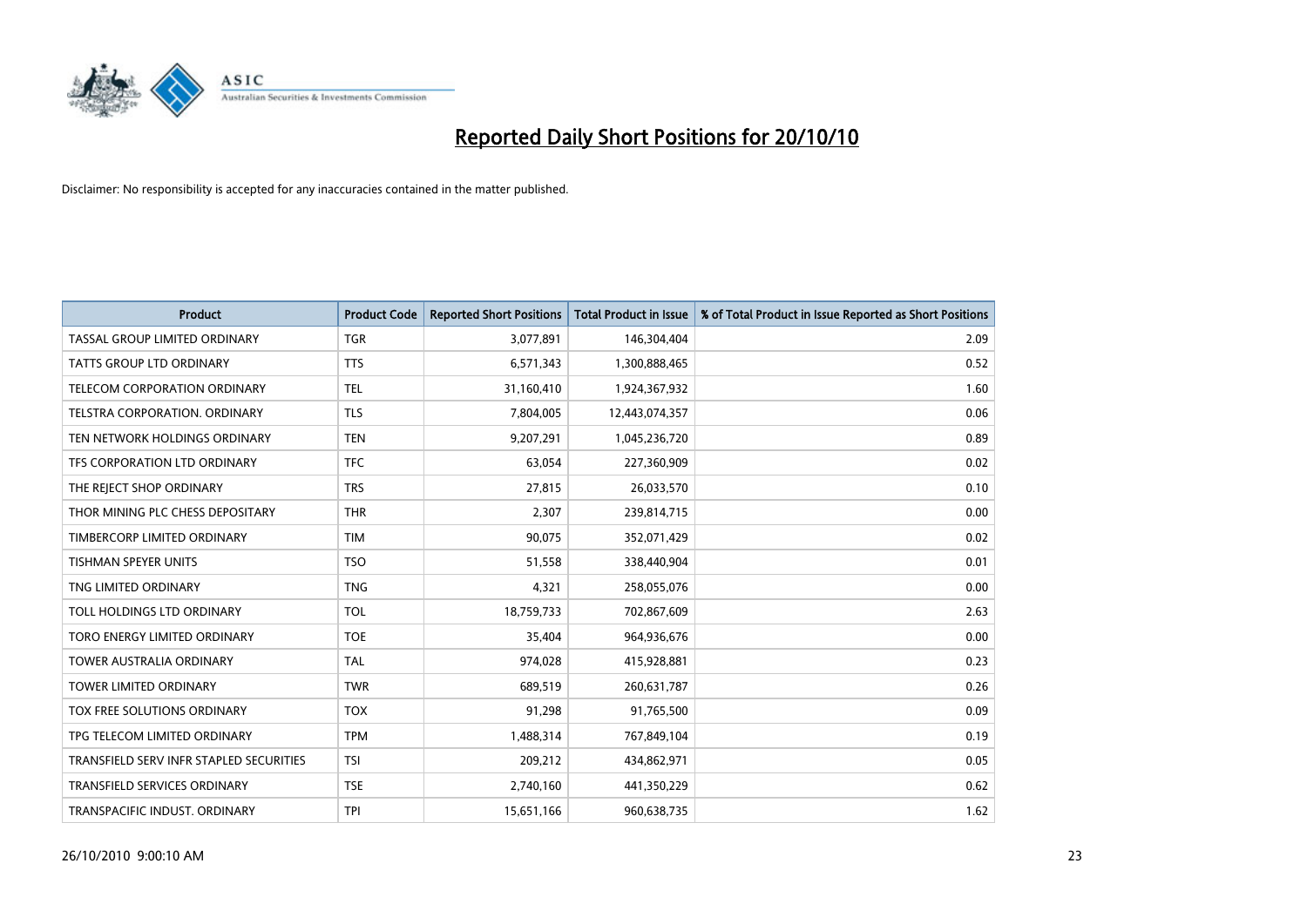

| <b>Product</b>                            | <b>Product Code</b> | <b>Reported Short Positions</b> | <b>Total Product in Issue</b> | % of Total Product in Issue Reported as Short Positions |
|-------------------------------------------|---------------------|---------------------------------|-------------------------------|---------------------------------------------------------|
| TRANSURBAN GROUP TRIPLE STAPLED SEC.      | <b>TCL</b>          | 7,197,738                       | 1,441,290,633                 | 0.49                                                    |
| <b>TREASURY GROUP ORDINARY</b>            | <b>TRG</b>          | 180                             | 23,070,755                    | 0.00                                                    |
| TRINITY GROUP STAPLED SECURITIES          | <b>TCO</b>          | 3,419                           | 231,701,539                   | 0.00                                                    |
| TROY RESOURCES NL ORDINARY                | <b>TRY</b>          | 21,654                          | 87,474,323                    | 0.02                                                    |
| UGL LIMITED ORDINARY                      | <b>UGL</b>          | 4,621,203                       | 166,028,705                   | 2.77                                                    |
| UNILIFE CORPORATION CDI 6:1               | <b>UNS</b>          | 78,505                          | 241,158,714                   | 0.03                                                    |
| UXC LIMITED ORDINARY                      | <b>UXC</b>          | 678,611                         | 305,789,718                   | 0.22                                                    |
| VALAD PROPERTY GROUP STAPLED US PROHIBIT. | <b>VPG</b>          | 4,380,465                       | 2,302,129,263                 | 0.18                                                    |
| <b>VDM GROUP LIMITED ORDINARY</b>         | <b>VMG</b>          | 11,116                          | 195,613,088                   | 0.01                                                    |
| <b>VENTURE MINERALS ORDINARY</b>          | <b>VMS</b>          | 6,500                           | 192,663,334                   | 0.00                                                    |
| VILLAGE ROADSHOW LTD ORDINARY             | <b>VRL</b>          | 682                             | 106,949,195                   | 0.00                                                    |
| VILLAGE ROADSHOW LTD 'A' CLASS PREFERENCE | <b>VRLPA</b>        | 19,559                          | 44,503,905                    | 0.04                                                    |
| VIRGIN BLUE HOLDINGS ORDINARY             | <b>VBA</b>          | 17,795,526                      | 2,209,126,568                 | 0.79                                                    |
| <b>VISION GROUP HLDGS ORDINARY</b>        | VGH                 | 78,000                          | 72,671,765                    | 0.11                                                    |
| <b>VITA GROUP LTD ORDINARY</b>            | <b>VTG</b>          | 75,190                          | 142,499,800                   | 0.05                                                    |
| VITERRA INC CDI 1:1                       | <b>VTA</b>          | 76,877                          | 68,629,939                    | 0.12                                                    |
| <b>WAREHOUSE GROUP ORDINARY</b>           | <b>WHS</b>          | 302,724                         | 311,195,868                   | 0.10                                                    |
| WATPAC LIMITED ORDINARY                   | <b>WTP</b>          | 7,535                           | 183,341,382                   | 0.00                                                    |
| <b>WDS LIMITED ORDINARY</b>               | <b>WDS</b>          | 23,203                          | 143,107,458                   | 0.02                                                    |
| <b>WEBJET LIMITED ORDINARY</b>            | <b>WEB</b>          | 105,742                         | 77,061,278                    | 0.14                                                    |